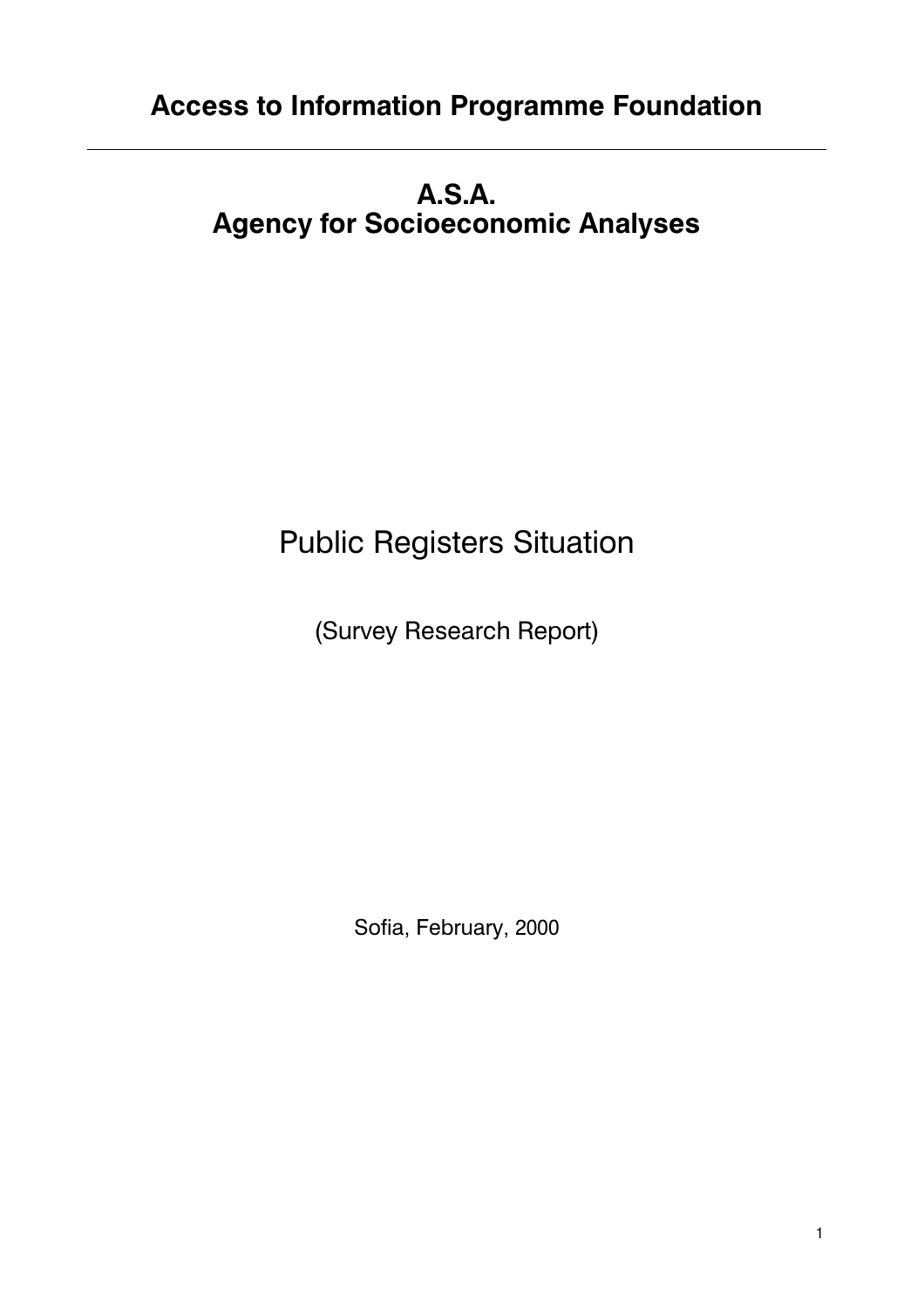# **Contents**

|                                                                                            | Pg. |
|--------------------------------------------------------------------------------------------|-----|
| <b>Introduction</b>                                                                        | 3   |
| I. Demand and Supply of Records                                                            | 6   |
| 1.1. Records Issued by the Municipal/Tax Offices                                           | 6   |
| I.2 Records Issued by the Courts                                                           | 13  |
| II. State of the Institutions                                                              | 18  |
| II.1. Automation                                                                           | 18  |
| II.2. Public Awareness About Records and Time Spent to Obtain Them                         | 20  |
| II.3. Service Quality                                                                      | 23  |
| II.4. Proposals of the Institution                                                         | 25  |
| II.5. The Most Essential Information Citizens Should Know According to the<br>Institutions | 29  |
| II.6. Best Institutional Practices (citations)                                             | 31  |
| <b>Summary</b>                                                                             | 33  |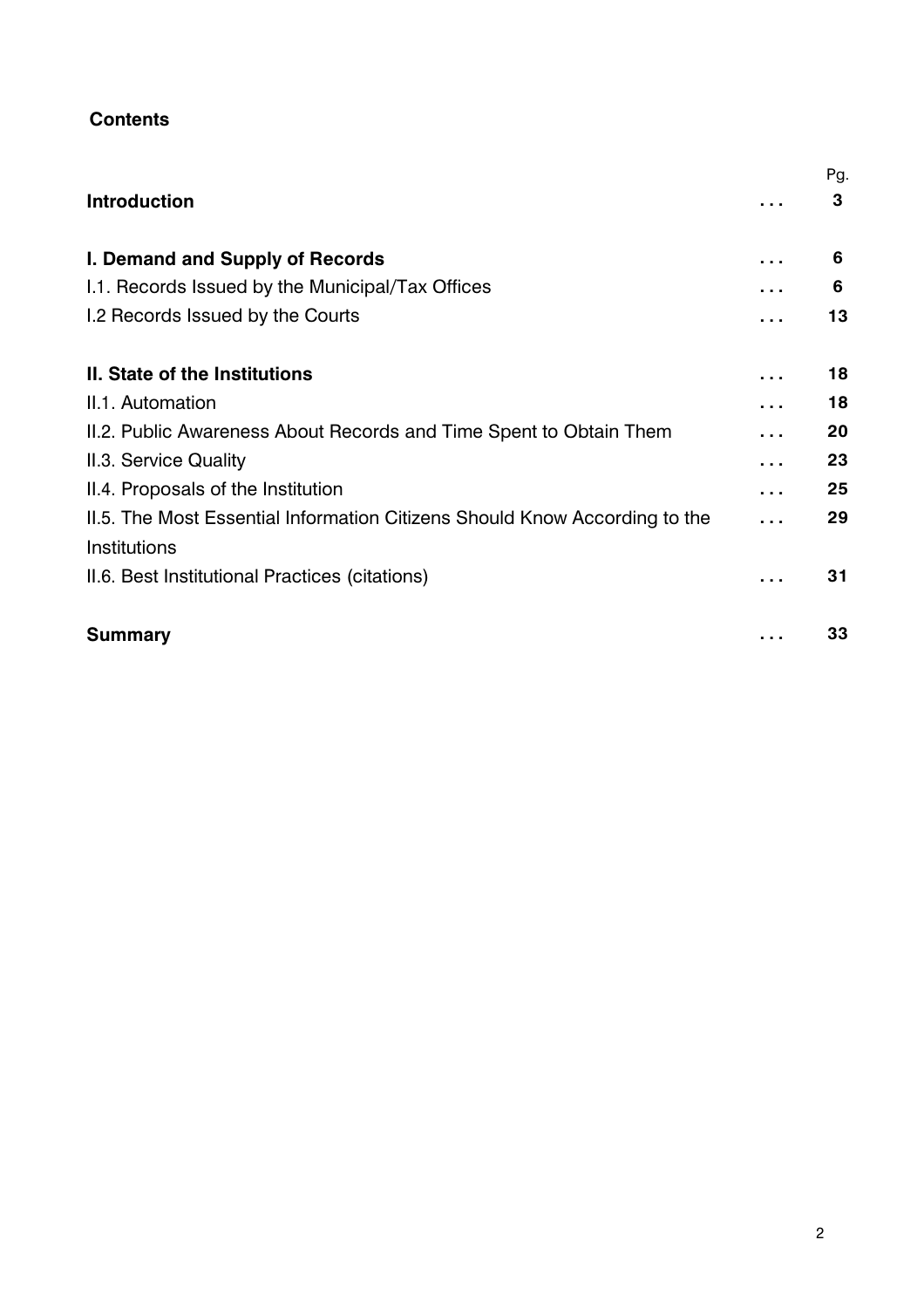# **ntroduction**

This study was conducted as part of the Access to Information Program (AIP) Project *Where and* how to exercise our right to information, funded by the Open Society Foundation - Sofia.

The present paper examines the state of the public registers in Bulgaria, offering the perspective of the institutions as providers, and of the citizens as seekers of the information channeled through these registers. It is an attempt to depict the structure of the information most frequently sought and provided, the state of the public registers, and the quality of information services institutions render to the public.

The study was conducted through face to face interviews with citizens and institutions from all district towns of Bulgaria. The interviews with the citizens were held outside/inside the lobbies of the buildings, accommodating the respective registers. The only types of respondents were citizens making requests from the relevant institutions.

For the operational purposes of the study, the term 'record' was assumed to mean: "A record is written or verbal information, which a citizen seeks from the registers of the court or the municipality. For example, payment of a tax, registration of a company, registration of a business, appearance in court, motor vehicle registration, etc., does not constitute a record. Yet the receipt of a transcript or the making a verbal inquiry on the amount and type of taxes one owes, on the permit issuing or registration process, on court rulings, on ownership issues, on current company status or civil status, etc., is considered a record".

The interview process was monitored by local AIP coordinators. The number of citizens interviewed at the various institutions is given in Table 1:

| Institution                                       | Number of citizens      |
|---------------------------------------------------|-------------------------|
|                                                   | interviewed outside the |
|                                                   | institution             |
| Tax office                                        | 60                      |
| <b>Technical office</b>                           | 70                      |
| Office on civil services to the population (OCSP) | 90                      |
| Land committee                                    | 52                      |
| Other municipal offices                           | 5                       |
| District court                                    | 204                     |
| Notary office (Entry Records Office)              | 73                      |
| Other court offices                               | 19                      |
| Sofia city court                                  | 20                      |
| Total no. of respondents                          | 593                     |

#### **Table 1: Interviews held with citizens**

The target group of institutional respondents was comprised of file-keepers and department managers (or administrative secretaries, in the case of the courts), and the feedback of the employees representing one and the same institution was incorporated into a single questionnaire. That is why the interview reflects the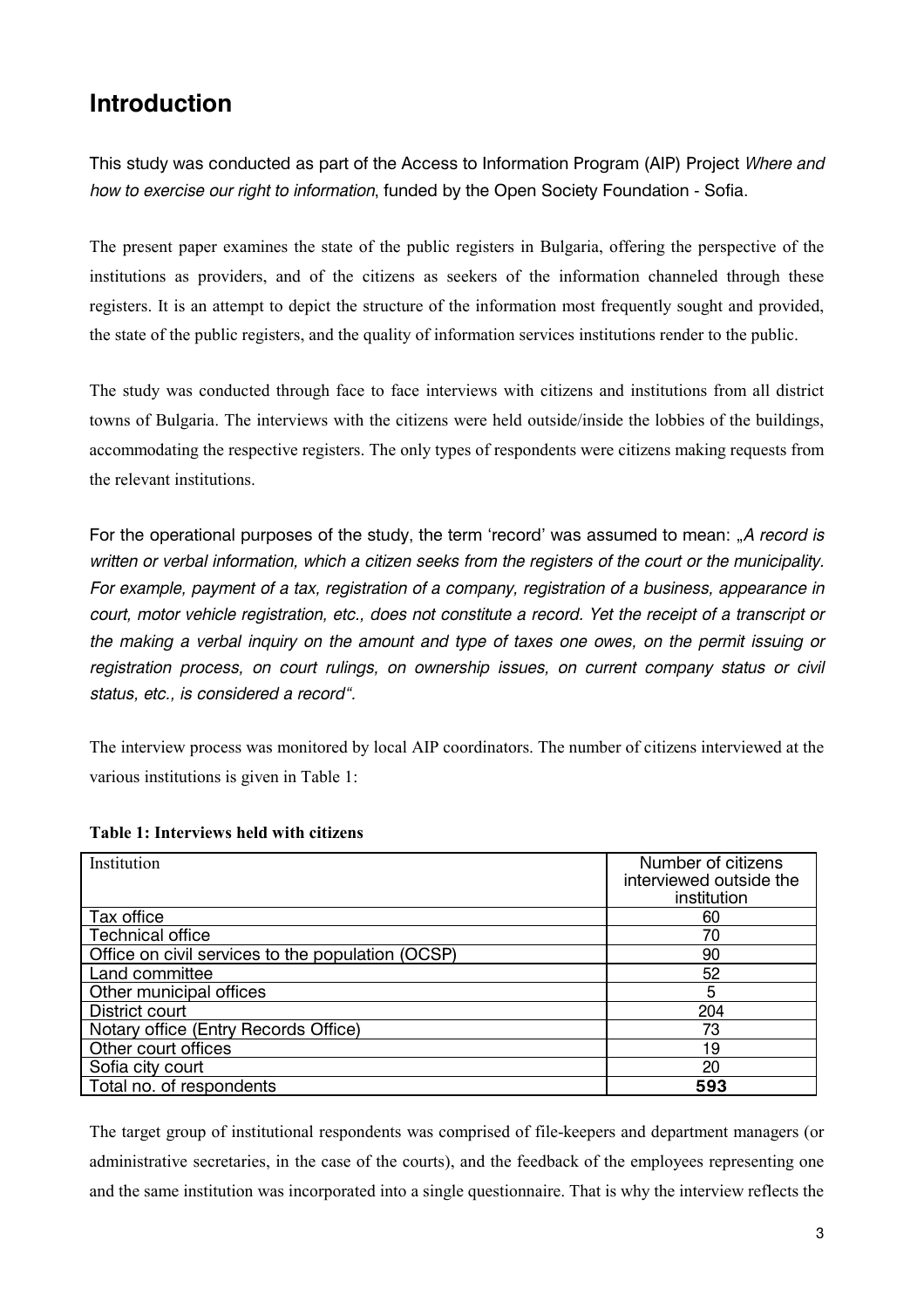global opinion of the institution, rather than that of its individual employees. This approach was adopted because the questions were aimed at highlighting the institutional practices, and not the employees' assessment of the latter.

A total of 204 institutions were visited countrywide, and a total of 184 interviews were held with institutions.

| Table 2: Interviews held with institutions |
|--------------------------------------------|
|--------------------------------------------|

| Institutions                                                                               | Number of<br>offices<br>visited | Number of<br>interviews<br>held |
|--------------------------------------------------------------------------------------------|---------------------------------|---------------------------------|
| Sofia city court (the civil cases file-keeping department and the<br>companies department) |                                 |                                 |
| Regional courts (the civil cases file-keeping department and the<br>companies department)  | 26                              | 26                              |
| District courts (Sofia - 1; the rest of the country-26)                                    | 27                              | 26                              |
| Notary offices (Sofia 1; the rest of the country - 26)                                     | 27                              | 23                              |
| Tax offices (Sofia - 5; the rest of the country 26)                                        | 31                              | 20                              |
| Municipal OCSPs (Sofia - 5; the rest of the country 26)                                    | 31                              | 30                              |
| Municipal technical offices (Sofia 5; the rest of the country 26)                          | 31                              | 31                              |
| Municipal land committees (Sofia - 4; the rest of the country - 26)                        | 30                              | 27                              |
| Total                                                                                      | 204                             | 184                             |

Refusals were registered in the remaining 20 cases. The tax offices based their refusals on an instruction of the General Tax Directorate, prohibiting the provision of any information whatsoever *due to forthcoming changes in its structure*. In one of the cases, the tax office manager seized an inquiry form that had already been filled out. Initially refused, two interviews with district courts in the country were afterwards held, following a telephone conversation with the Agency for Socio-economic Analysis (ASA). In some cases the employees of the target institutions demanded that the AIP's representative letter and questionnaires be registered with their file-keeping department, yet no interview ensued. In others the employees gave a blunt refusal to disclose any information whatsoever. All in all, less than 10% of the visited institutions refused an interview.

Most refusals were based on a shortage of time. In some cases the file-keepers or their managers assessed the time they needed to respond to the questions concerning the number of records they issue at 1-2 weeks, which is in itself indicative of the state the registers are in. In this sense the score of the interviews held and refused is not so much indicative of the employees' reluctance to co-operate, as much as it discloses their incapacity to respond to questions concerning the records they provide. In most cases, and especially in larger district towns and Sofia, the file-keepers were not capable of giving an accurate weekly estimate of the records they provide to the public by volume and type. In some isolated cases, such as that of the chief architect of Oborishte municipality in Sofia, this procedure took little time, as this official keeps a record of all applications filed by citizens, denoting also the office they are addressed to and their outcome. The interview data in this official's case were taken from his *personal* notes.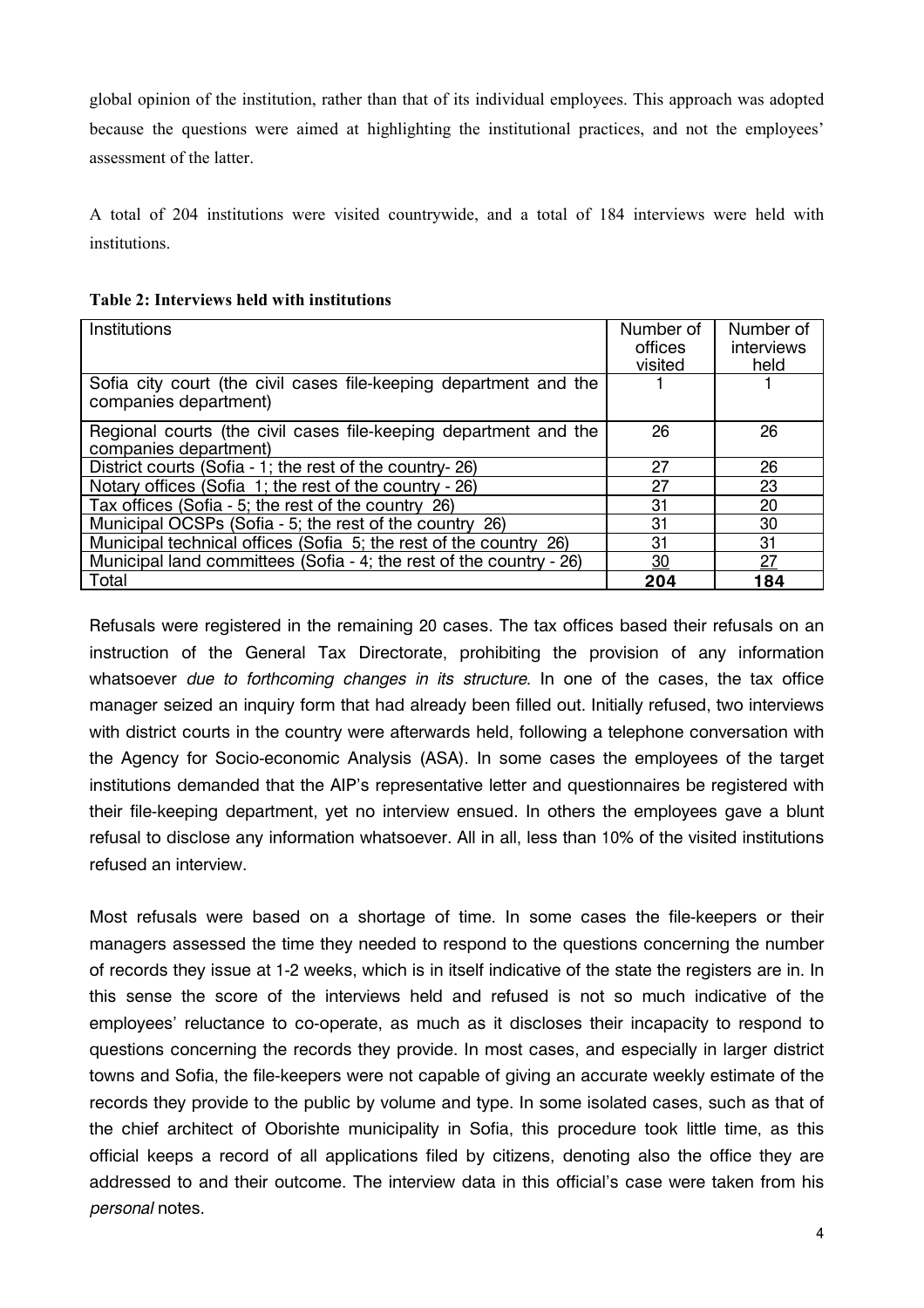The information thus gathered is representative for the entire country, as the study covered all Bulgarian regional centers. The relative high homogeneity of the results yielded by similar-size municipalities confirms the external validity of the data. The structure of the records the institutions issue is more of an indicative nature. The precise volume of the records sought and issued is hard to measure, because the institutions lack systematized information and the public inquiries are highly heterogeneous. Also, the citizens themselves often have difficulty classifying their requests under one category or another. Nevertheless, the data bear a high internal validity, attested by the fact that both the citizens and the institutions point to the same types of records as being most frequently sought and provided.

The statistical measures most commonly applied throughout the analyses were 'percentage', 'mean arithmetic value' and 'median'. The percentage reveals the number of citizen inquiries of a particular institution, or the share that responded to a question in a particular way. For most cases the percentage exceeded 100%, since more than one inquiry was made or more than one answer was given. The median is an average value, above and below which are an equal number of cases in a distribution of values, such as records, visits, etc. This mean value corresponds to the 50%-th percentile and is appropriate to apply to distributions marked by a great diversity (standard deviation) of values. The median, unlike the arithmetic mean value, neutralizes the effect of the high and low value extremes. These statistical measures are applicable to all questions asked as a whole and in separate, based on the size of the municipality, age and education level of the citizens, and also on all institutions surveyed.

The study preparations and results analyses were conducted jointly by AIP and ASA. The report is developed by Dotcho Mihailov (A.S.A., Manager) in cooperation with AIP experts Alexander Kashumov, lawyer, Gergana Jouleva, Konstantin Palikarsky, Lidia Celova, lawyer, Fany Davidova, Michail Milchev. The fieldwork was handled by local ASA interviewers with oversight from the AIP's local coordinators. The translation of this report is made by Dessislava Boyadjieva.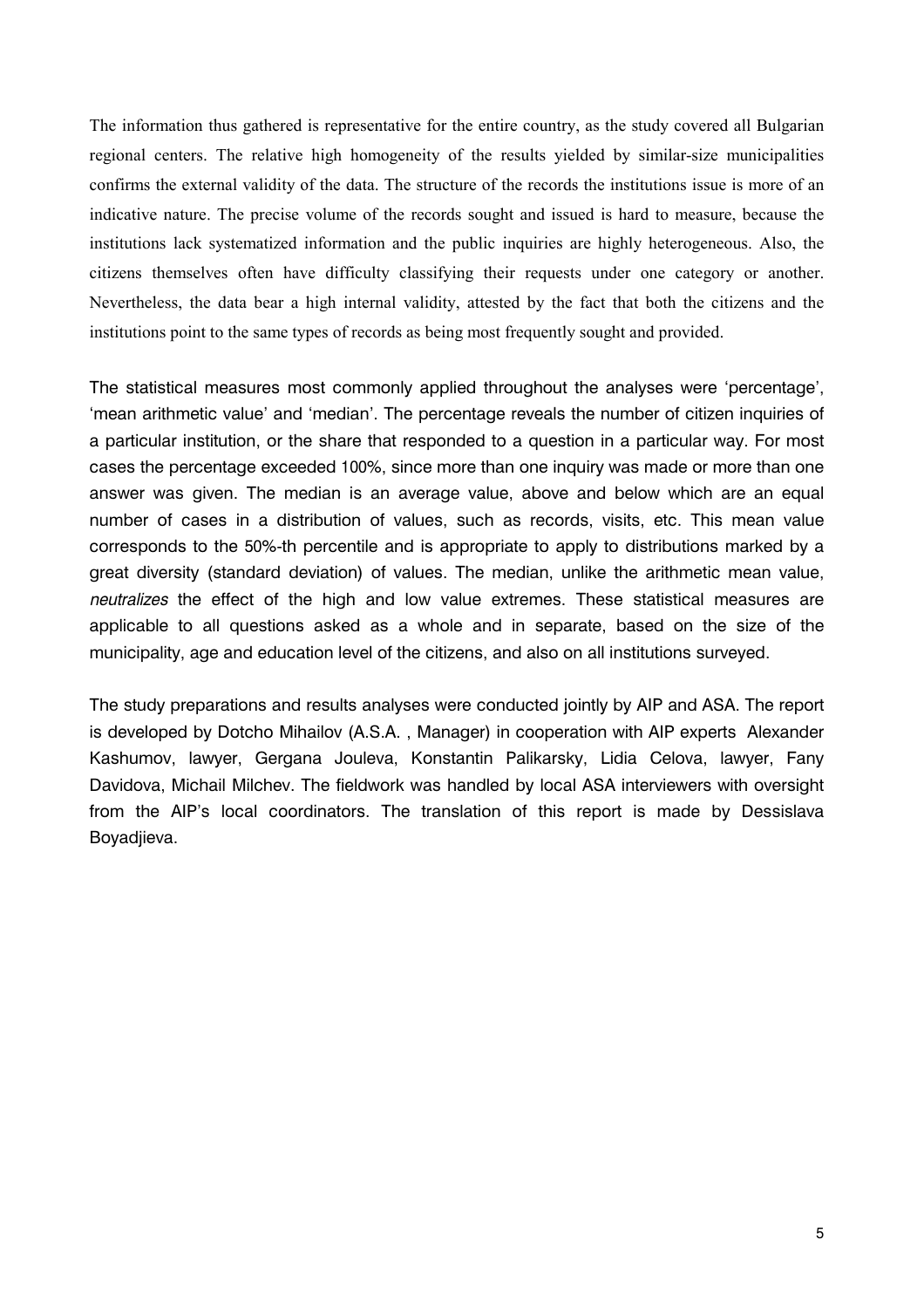# I. Demand and Supply of Records

This section of the report addresses the volume of the demand and supply of records in the visited institutions. The data gleaned from citizen interviews were run against those submitted by the institutions. These comparisons served an informative purpose but did not allow for any particular interpretations to be made. Yet explanations were sought every time a sizable discrepancy occurred between the citizens' data and those of the *institutions*.

# I.1. Records Issued by the Municipal/Tax Office

At the municipal administration, the OCSP is the one, which citizens make requests most frequently of - 32.5%, followed by the technical office - 25.6%, the tax office - 23.5%, and the land committee 19.9%. This frequency is nearly identical across the country, with Sofia as the one exception. There, requests are more frequent of the technical office - 37.5%, and the tax office -31.3%, than of the OCSP - 28.1%.

| Percentage of municipal offices visited | Total | Rousse:<br>Bourgas;<br>Plovdiv:<br>Varna | Smaller<br>town | $\leq$ = 37<br>years old | 38-50<br>years old | $>= 51$<br>years old | $\lt$ =<br>high<br>school<br>dearee | $>=$<br>academi<br>c degree |
|-----------------------------------------|-------|------------------------------------------|-----------------|--------------------------|--------------------|----------------------|-------------------------------------|-----------------------------|
| Tax office                              | 23.5  | 30.3                                     | 21.2            | 25.9                     | 29.8               | 16.5                 | 23.1                                | 25.0                        |
| <b>Technical office</b>                 | 25.6  | 36.4                                     | 22.2            | 21.0                     | 33.0               | 23.7                 | 18.5                                | 39.0                        |
| <b>OCSP</b>                             | 32.5  | 24.2                                     | 34.4            | 43.2                     | 29.8               | 22.7                 | 35.3                                | 25.0                        |
| Land committee                          | 19.9  | 9.1                                      | 23.6            | 8.6                      | 13.8               | 36.1                 | 22.0                                | 17.0                        |
| Other                                   | 2.2   | 0                                        | 2.8             | 1.2                      | 3.2                | 2.1                  | 2.3                                 | 2.0                         |

Table 3: From which institution did you request the issuance of a record?

Records from the OCSP - the most frequently visited municipal office are more often requested by young people. The technical and tax offices are primarily visited by middle aged people, 38-50 years old. The visits to the tax office by middle aged people are understandable, as they constitute the largest age group of taxpayers.

#### **Records Issued by the Tax Office**

#### Citizens

The most frequent inquiries of the tax office are in connection to real estate tax appraisals -23.3%, business activity/permits - 18.3%, and real estate tax liability - 16.7%. It is possible that the respondents may have misclassified some of their answers concerning the diverse taxes on real estate. That is why greater significance is attached to the summarized data on records concerning liabilities related to real estate in one way or another. As a whole, more than half of the records produced by the tax office - 53.3%, are about this type of information. Sofia tops this trend, probably due to its high level of property leasing and real estate transactions, Inquiries about real estate are more frequently made by elderly people - 73.3% for over 50 years of age, while inquiries about business activity and permits are usually made by individuals 37 years of age and younger - 28.6%.

#### Institutions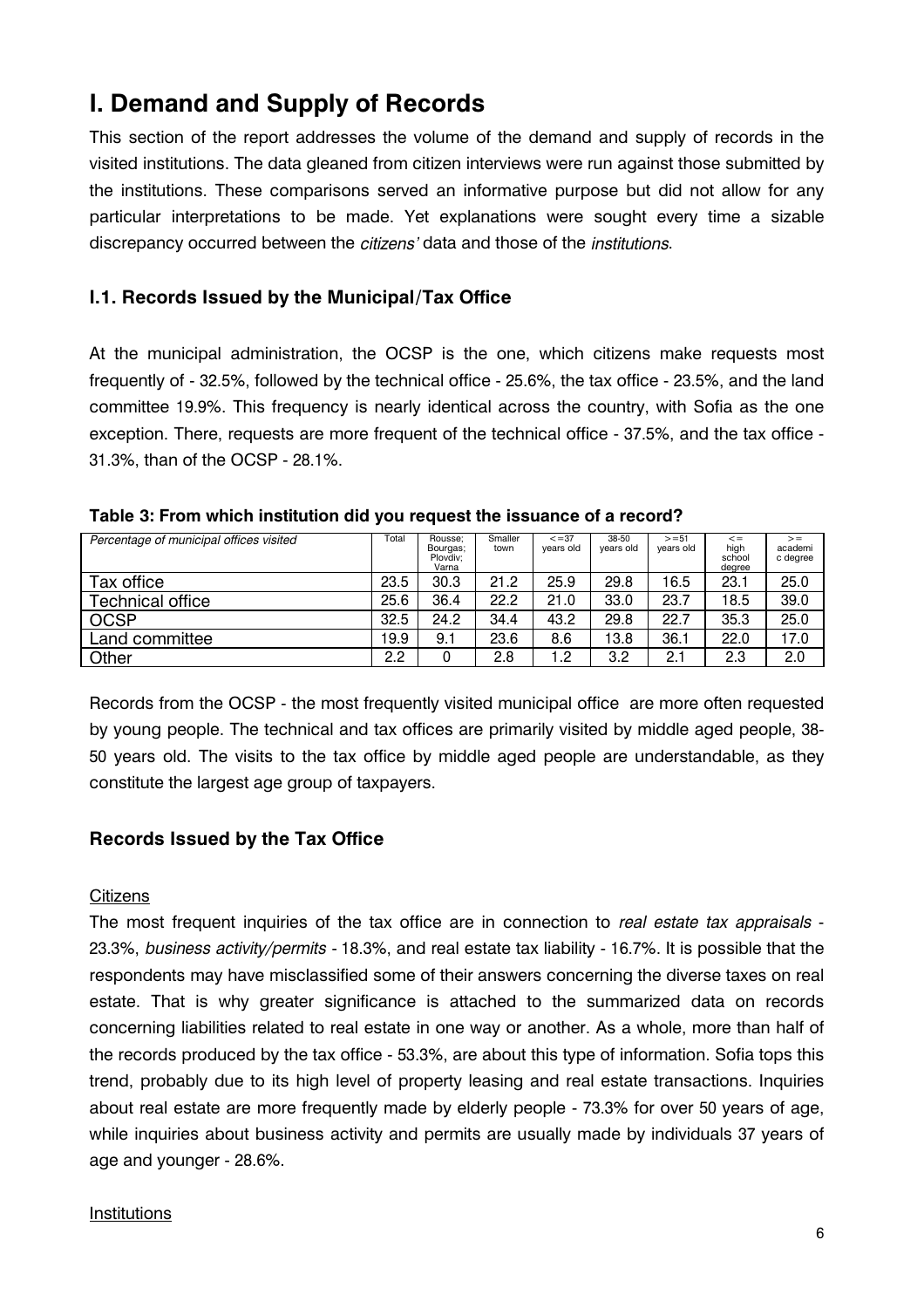Across the country tax offices issue about 400-500 records a week. An intriguing circumstance is that the tax office managers report fewer records than the file-keepers, which have direct contact with the visitors. It seems that the institutions are not clearly aware of the actual volume of services they provide, and the difficulties the employees have in assessing their own workload bear proof to this assumption. What is more critical though, is that the absence of internal institutional information makes it hard for the offices to project their costs and place concrete demands on their senior administrators.

Nevertheless, the data the tax offices give about the records they most frequently issue, are generally congruent to those given in the citizens' interviews. The total average records concerning real estate-related liabilities is reported at 242 a week (160 records in the median), or about 48% of the entire volume of records produced (the citizens seek such information in 53% of the cases).

Both sources of information illustrate that nearly half of the records tax offices produce are related to real estate liabilities in one way or another. Based on the offices' feedback we can get a clearer view of how real estate-related records are structured. Records about real estate tax appraisals come first with 70.5 records a week, followed by records about real estate tax (in mean value) with 64.7 records a week. However, the demand for such information varies greatly from one municipality to another, and overall, it carries a relatively low value in the median - 30 records a week.

| Mean number based on the employees | Median |
|------------------------------------|--------|
| Real estate tax appraisals         | 50     |
| Real estate tax for individuals    | 30     |
| Registered owner of real estate    | 50     |
| Change in real estate ownership    | 30     |

Fifty-five percent of the respondents identify the records about real estate tax as the fastest tax offices produce - in less than 15 min.

It is important to note that records on real estate tax appraisal, which are among those most frequently requested according to the individuals on both sides of the desk, take the longest time to produce between one day and one week.

Attention should be paid to the records the municipality generates in connection to business permits and licenses. According to the present study these records are relatively few - 30 per week (median), but quite time-consuming, as municipal file-keepers add. However, this study is focused on single-time records and not on the time needed to obtain a permit. A study made by the Institute for Market Economy (IME)/ASA reveals that the process of obtaining a permit/license to start a business takes about 7-8 weeks. This time is split among visits to obtain permission and certificates from 20 institutions (the municipality, the State Veterinary and Sanitary Control, the Institute of Hygiene and Epidemiology, the Fire Department, the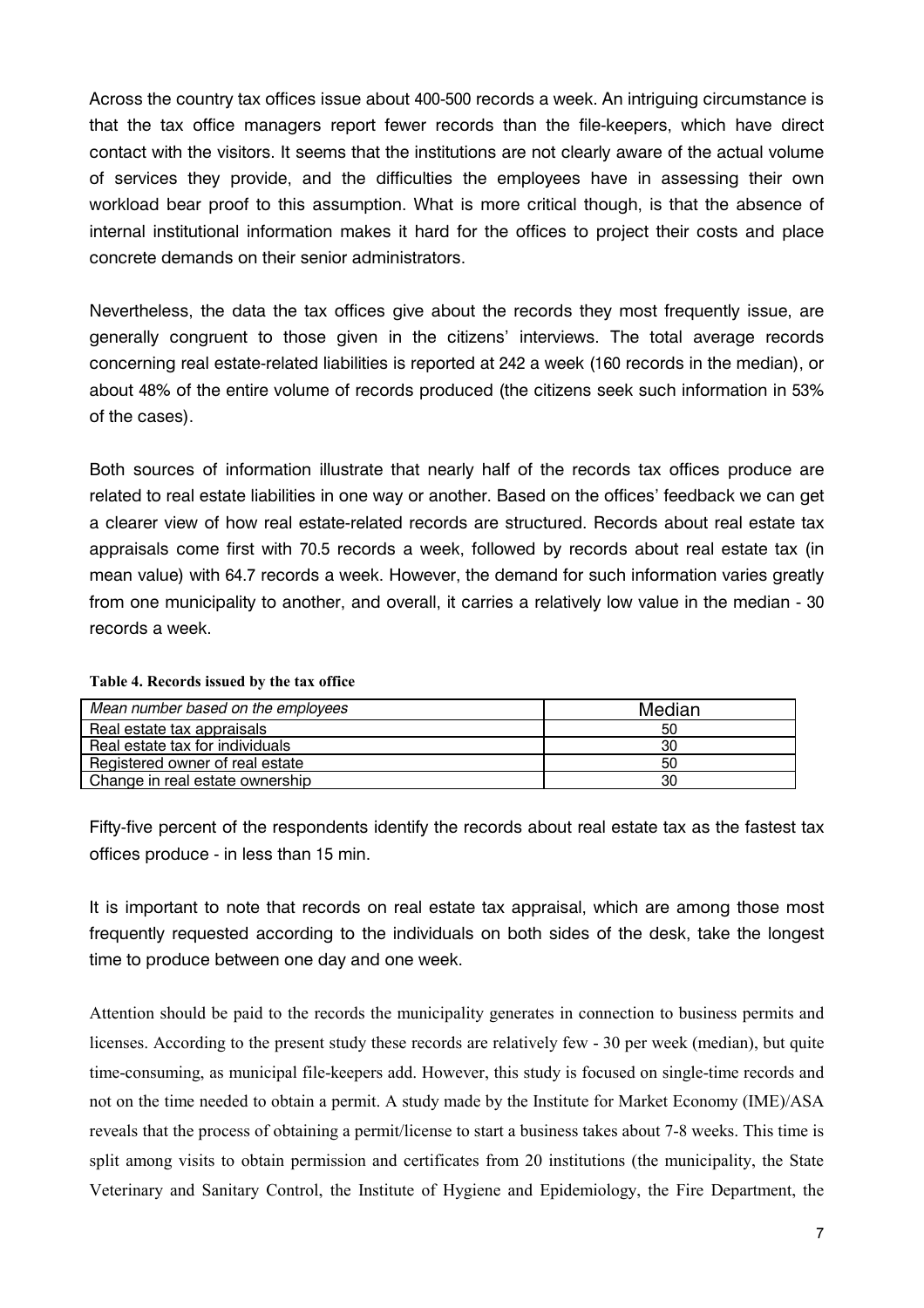National Electric Company, a number of outpatient clinics, the National Social Security Institute, various ministries, etc.).

The license/permit issuing process empowers the municipality to accept applications for starting a business, examine the documents enclosed, make field inspections and issue licenses/permits. The applicants provide the requisite documents themselves and bear all costs for the coordination and administration necessary to obtain the issuance of the certificate they demand. So instead of acting as coordinator, the municipality assumes a controlling role.

For the above reasons the tax offices should consider shortening the permits and licenses issuing process, as the burden is borne by the applicants.

# **Records Issued by the OCSP**

#### <u>Citizens</u>

The requests most frequently made from the OCSP concern the civil status of individuals certificate - 43,3%, and the heirs certificate - 28,9%. The most infrequent requests are about authentication of signatures on documents - 2.2%, and about the child adoption certificate - $2.2\%$ .

Whereas requests related to verifying the civil status of individuals are more frequent in the larger towns - 62.5%, requests for heirs certificates are more frequent in smaller towns - 30,1%. Curiously, people with an academic degree show a greater concern about issues of inheritance - 41.7%, than those with lower education - 24.2%.

Understandably, young people pay relatively frequent visits to the OCSP to make requests for marriage documents - 14.3%. Again, it is predominantly young people that make requests about name identity certificates.

#### Institutions

OCSP respondents report that they issue an average of 500-600 records a week, a number which fluctuates greatly from one municipality to the other. The mean number of records in the median is 377 per week.

This information confirms that the most frequent records involve the certification of the civil status of individuals, such as birth, death, marital status - 100 records per week in the median, and the heirs certificate - 100 records per week in the median. The most infrequent records are about the child adoption certificate, and that coincides with the citizen interview results - 2 records in the median.

One of the most frequent requests is about the civil status certificate, and the employees deem that the respective records are the most quickly issued in 36% of the offices. This procedure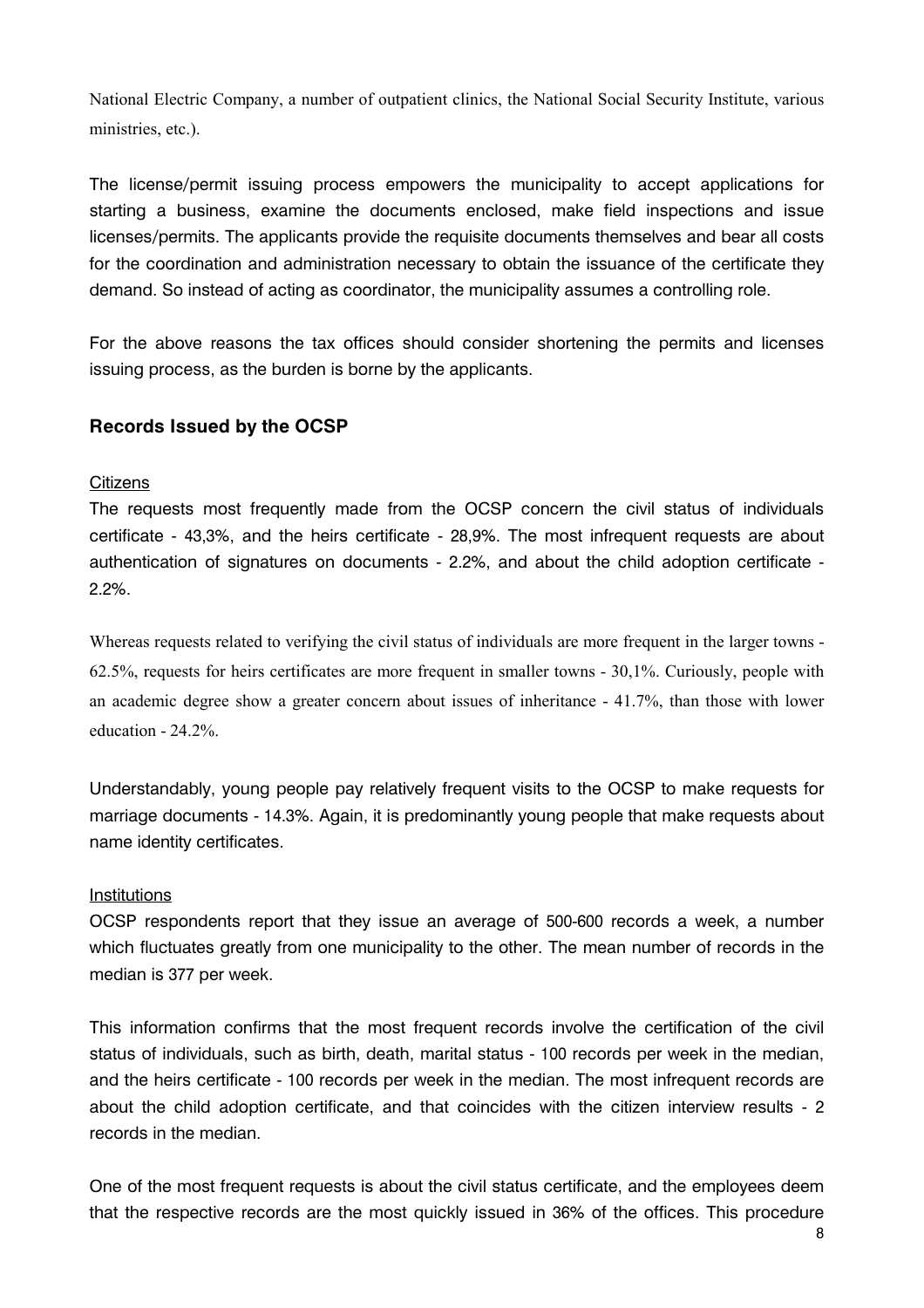usually takes less than 15 min. However, the employees believe that records about the heirs certificate, which are the next most frequently requested, take longest to issue. The time needed for this certificate coincides with the longest time it takes a tax office to generate a record - from  $\,$ one day to one week in 56,7  $\%$  of the offices.

Citizens and employees give different responses regarding the number of records generated for the certification of Bulgarian citizenship. Citizens rank them third, and file-keepers rank them second before last among all other types of records they generate. Another discrepancy exists between the employees' and citizens' feedback on the number of requests made to authenticate signatures on documents. Employees claim this is a frequent request, while the data from the citizens suggests the opposite.

Such discrepancies usually arise from terminological disparities. For example, the employees report that they generate a lot of *other* records outside the list enclosed in Table 3 (total 'other' -107 records per week). This is usually information on Bulgarian identity documents and ID cards, which citizens place under the 'Bulgarian citizenship certificate' category. Similarly, citizens place the records they request in respect of certificates for kinship or the registration of death/birth acts, under the 'certificate for the civil status of individuals' category, and not under 'other'.

This terminological inconsistency presents more than just a technical barrier to the understanding of the information collected. It comes to show how often citizens and employees speak a different language about what seem to be plain and unambiguous types of records and information.

| <b>OCSP</b>                                      | Per cent based           | Median       |
|--------------------------------------------------|--------------------------|--------------|
|                                                  | on citizens <sup>1</sup> | Mean number  |
|                                                  |                          | based on     |
|                                                  |                          | employees    |
| Certification of the civil status of individuals | 43.3%                    | 100 records  |
| (birth, death, marital status)                   |                          |              |
| Heirs certificate                                | 28.9%                    | 100 records  |
| Authenticating signatures on documents           | 2.2%                     | 30 records   |
| Marriage documents                               | 8.9%                     | 15 records   |
| Certification of the identity of names           | 7.8%                     | 12.5 records |
| Bulgarian citizenship certificate                | 10.0%                    | 10 records   |
| Child adoption certificate                       | 2.2%                     | 2 records    |

#### **Table 5. Most frequent records produced by the OCSP**

<sup>&</sup>lt;sup>1</sup> The comparisons of the data gleaned from the citizens and institutions are in different measurements. In the citizen data the frequency of the requests was measured through the percentage of particular requests, while the institutions reported the number of records they produced. To transform a mean value into a relative share (%) would not be appropriate, as it would not match the format of the information collected. That is why the comparisons were only made to indicate the rank (place) any given record occupies in the structure of the citizen and institutional data, respectively.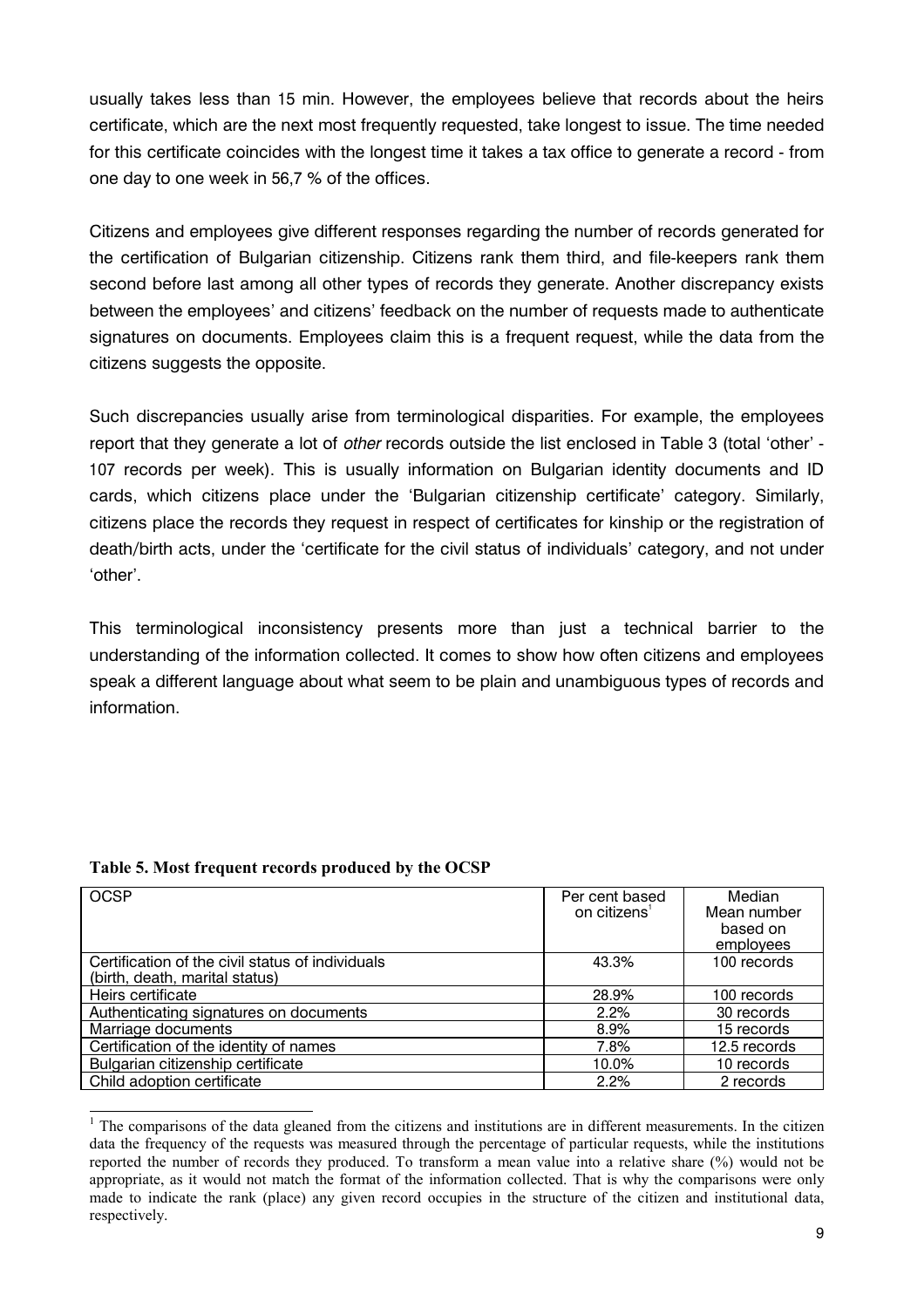# Records Issued by the Technical Office

#### <u>Citizens</u>

The most frequent requests from the municipal technical office are related to the issuance of a real estate sketch (40% of all visitors to the technical office), the certification of facts and circumstances concerning the territorial and urban plan - 24.3%, and the set of documents required to undertake construction - 22.9%. Fewer requests are made about the housing district building plan - 14.3%.

It is usually the more elderly visitors who inquire about the issuance of sketches and about the territorial and urban plan (TUP), while inquiries about the documents needed to undertake construction are made by younger people. Understandably, requests for construction are fewer in the smaller towns.

Sofia stands out with the high share of *other records* (33.0%), which are most frequently about registration of a business.

#### Institutions

According to the municipal file-keepers, the technical offices issue about 250 records on a weekly median average, whereas their managers report 150 records in the median.

Contrary to the citizens, the technical office employees claim that the most frequent records they issue have to do with the cadastre (the Bulgarian use of the term 'cadastre' includes technical data on the real estate properties in a given town, together with the real estate register, featuring the names of the real estate owners translator's note) - 58 records per week, and the records most infrequently sought concern TUP - 20 records. Most probably this is just another case of terminological disparity, stemming from the citizens' wrong identification of the records they request about the cadastre with records about the TUP (boundaries, number of floors, neighbors, legality).

The confusion of the TUP with the cadastre and requests are frequent about both topics - must surely hinder the issuance of records.

The data on the two next most frequently requested records– about a sketch and about construction - seem comparable, which is a hint of consistency between the meaning the citizens and employees attach to these terms.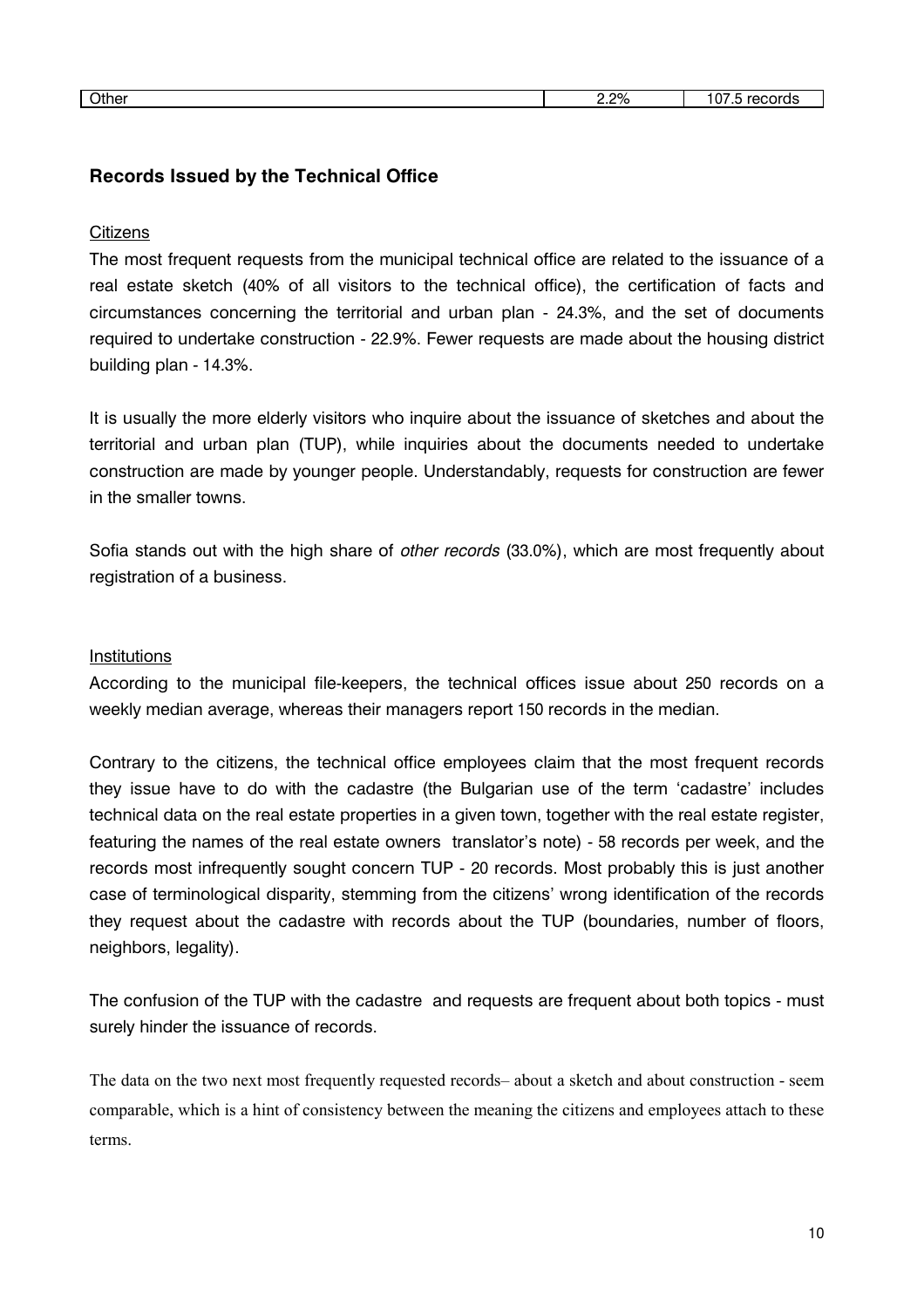#### Table 6. Most frequent records issued by the technical office

| <b>Technical office</b>                                       | Percentage        | Median      |
|---------------------------------------------------------------|-------------------|-------------|
|                                                               | based on citizens | Mean number |
|                                                               |                   | based on    |
|                                                               |                   | employees   |
| The cadastre                                                  | 20.0%             | 58 records  |
| Issuance of a real estate sketch                              | 40.0%             | 50 records  |
| Documents needed for construction                             | 22.9%             | 45 records  |
| The housing district building plan                            | 24.3%             | 40 records  |
| Certification of TUP-related<br>facts<br>circumstances<br>and | 14.3%             | 20 records  |
| (boundaries, number of floors, neighbors, legality)           |                   |             |
| Other                                                         | 10.0%             | 34 records  |

The technical office employees and the citizens are unanimous that the records about the sketch of a real estate and the requisite documents for construction take shortest to produce: less than 3 hours. The record it takes the technical office the longest to produce is the certification of TUP-related facts and circumstances one week to one month.

#### **Records Issued by the Land Committee**

#### **Citizens**

The most frequent visits of citizens to the land committee - 23.1%, are for decisions issued by the latter. Twenty-one point two percent citizens inquire about transactions and farmland ownership, and 19.2 % about the land division plan. The most infrequent requests are about the preparation of a coordinate register for a section of the urban boundary -1.9%, and about land invested in the state farm co-ops back in the 1940s - 1.9%. Requests for changes introduced to the real estate register - 3.8%, and about land, given away under Clause #4, are relatively few.

There is a clear demographic dependence only in respect of requests about transactions with and ownership of farmland (transactions, partitioning, and mortgages). Such requests are habitually made by individuals above 50 years of age. A curious fact is that land committee decisions are usually inquired about by either elderly or young people, and much less by middle-aged people.

#### Institutions

Interviews with file-keepers working at the land committees reveal that the record most frequently requested, that is, the social assistance certificate, is in the 'other' category - 60 records per week, median. This record probably coincides with the one given about land committee decisions, as it proves that the citizens do not receive any land income and are entitled to social assistance.

A similar terminological disparity exists also in respect of the notion 'status of the correspondence relevant to the inquiries', as a result of the citizens' confusing the specific item of information they seek (e.g. a committee decision), with an inquiry into the progress of the search for that item of information. This would not have been as important, were the citizens able to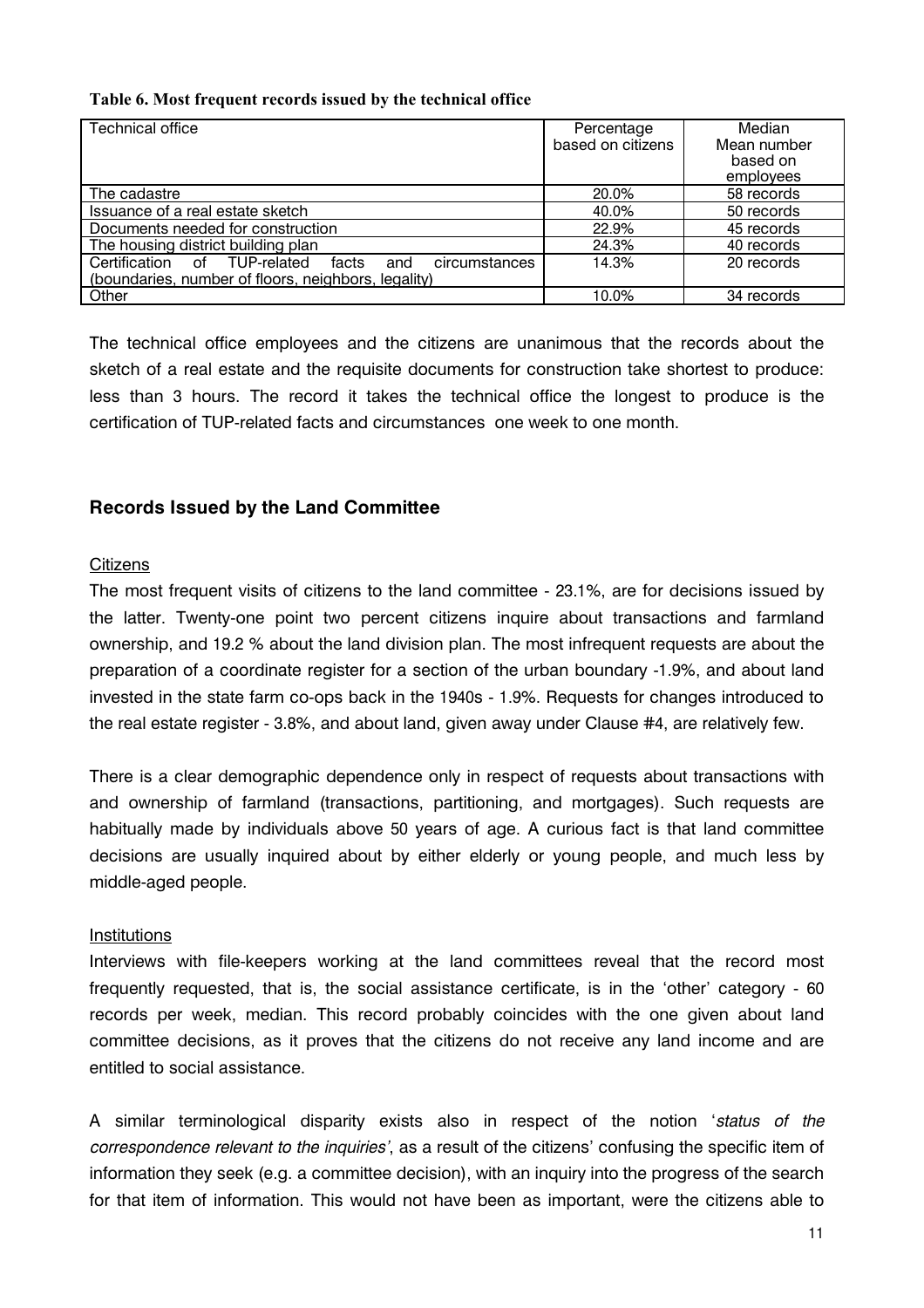quickly check into the progress of their inquiries over the telephone, at a designated information desk, etc.

| <b>Land Committee</b>                                              | Percentage        | Median       |
|--------------------------------------------------------------------|-------------------|--------------|
|                                                                    | based on citizens | Mean number  |
|                                                                    |                   | based on     |
|                                                                    |                   | employees    |
| Social assistance certificates                                     |                   | 60 records   |
| The status of the correspondence relevant to the inquiries (what   | 5.8%              | 50 records   |
| happened to the inquiry)                                           |                   |              |
| Land committee decisions                                           | 23.1%             | 45 records   |
| The land division plan                                             | 19.2%             | 45 records   |
| Transactions in and ownership of farmland (transactions,           | 21.2%             | 30 records   |
| partitioning, mortgages)                                           |                   |              |
| Introduction of changes to the real estate register                | 3.8%              | 30 records   |
| Drawing of a sketch or graphical map                               | 9.6%              | 17,5 records |
| Drawing of a division design or an act of findings                 | 9.6%              | 20 records   |
| The lands given away under Clause #4- (deadline for the users      | 3.8%              | 15 records   |
| to apply for acquisition of ownership rights)                      |                   |              |
| The lands invested in the state farm co-ops in the 1940s           | 1.9%              | 15 records   |
| Surveying, marking and coordinating the boundaries of a            | 7.7%              | 10 records   |
| property                                                           |                   |              |
| Transfer of title to property                                      | 9.6%              | 10 records   |
| Issuance of a court ruling transcript (i.e. a written record about | 9.6%              | 10 records   |
| information contained in the register)                             |                   |              |
| Preparation of a coordinate register for a section of the town     | 1.9%              | 3 records    |
| boundary                                                           |                   |              |
| Other                                                              | 5.8               | 25 records   |

|  |  | Table 7. Records most frequently issued by the land committee |
|--|--|---------------------------------------------------------------|
|--|--|---------------------------------------------------------------|

The other most frequent records the land committee reports to be generating coincide as a whole with the citizens' feedback. These are records on the land division plan - 45 records per week in the median, and information on transactions in and ownership of farmland - 45 records.

It takes land committees less than 15 minutes to produce the record about transactions in and ownership of farmland, which is true for 70,4% of the committees. This record is also one of the most frequently requested and issued. Land committees take the longest time to produce the record for surveying, marking and coordinating the boundaries of real estate - one day to one week. Interest towards this type of record remains relatively lower.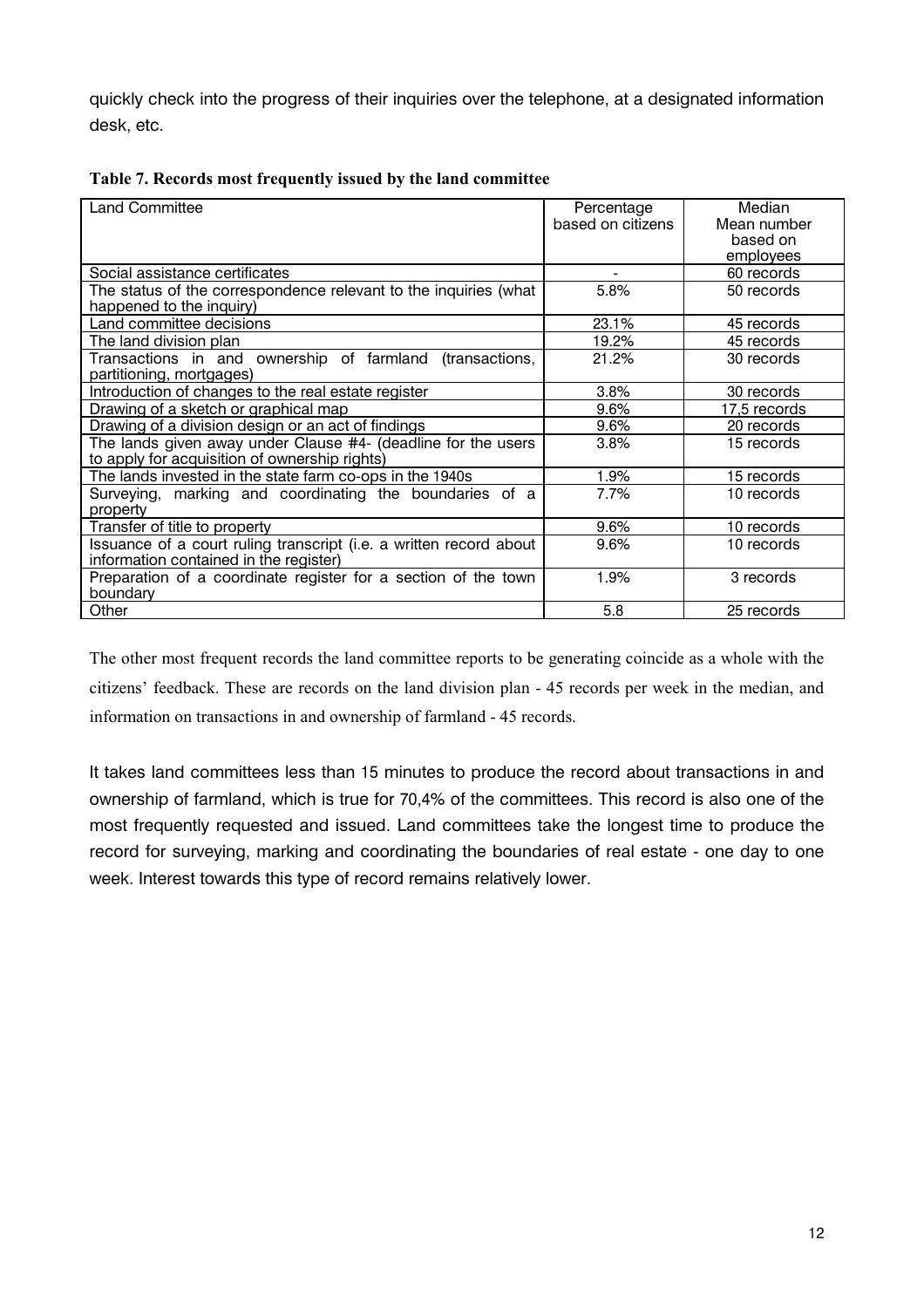# **1.2 Records Issued by the Courts**

# **Records Issued by the District Court**

In the district courts the most frequent inquiries are about the status of court cases - 35.8%, transcripts of court rulings 18.1%, and issuance of a no-criminal record certificate - 16.7%. The remaining types of requests are less frequent, the last position being occupied by those concerning the appointment of expert witnesses.

The most frequent requests are in the larger towns, where the court cases are more numerous. Other requests also typical for larger towns are about summnons - 19.2%, and about information contained in the archives - 15.4%.

A lot of the records smaller district courts produce deal with administrative issues, such as payment of court fees - 9.5%, issuance of a no-criminal record certificate - 13.9%, etc. This is understandable, provided we assume that smaller towns have fewer court cases. Yet the resources of the system within smaller towns remain under-utilized. The prospect of requesting for the status of a case from another town could not materialize before the system becomes fully automated. Smaller district court resources remain under-utilized also in respect of the transcripts of court rulings, for which the demand in smaller towns is twice as little as in the larger.

People with an academic degree inquire more frequently about the status of court cases and about transcripts of court rulings, whereas people of a lower education ask more about how much a record costs and where to pay the fee.

| District court                                                                    | Percentage<br>based on citizens | Median<br>Mean number<br>based on<br>employees |
|-----------------------------------------------------------------------------------|---------------------------------|------------------------------------------------|
| The status of court cases (have they been filed, when, what<br>phase are they in) | 35.8%                           | 70 records                                     |
| The court alphabetical registers                                                  | 3.9%                            | 60 records                                     |
| Transcripts of court rulings                                                      | 18.1%                           | 50 records                                     |
| Summons                                                                           | 9.3%                            | 50 records                                     |
| Payment of court fees                                                             | 9.3%                            | 30 records                                     |
| What the fees are (how much, where, what type, what are they<br>for)              | 3.9%                            | 30 records                                     |
| Checks in the archives                                                            | 6.4%                            | 25 records                                     |
| Appointed expert witnesses                                                        | 3.4%                            | 20 records                                     |
| Issuance of a no-criminal record certificate                                      | 16.7%                           |                                                |
| Other                                                                             | 6.4%                            | 30 records                                     |

| Table 8. Records most frequently issued by the district court |  |  |
|---------------------------------------------------------------|--|--|
|                                                               |  |  |

District courts produce a weekly median average of 365 records. Just like the managers of the municipal offices, the administrative secretaries of the courts maintain that their employees produce considerably fewer records, about 200 per week at the district courts.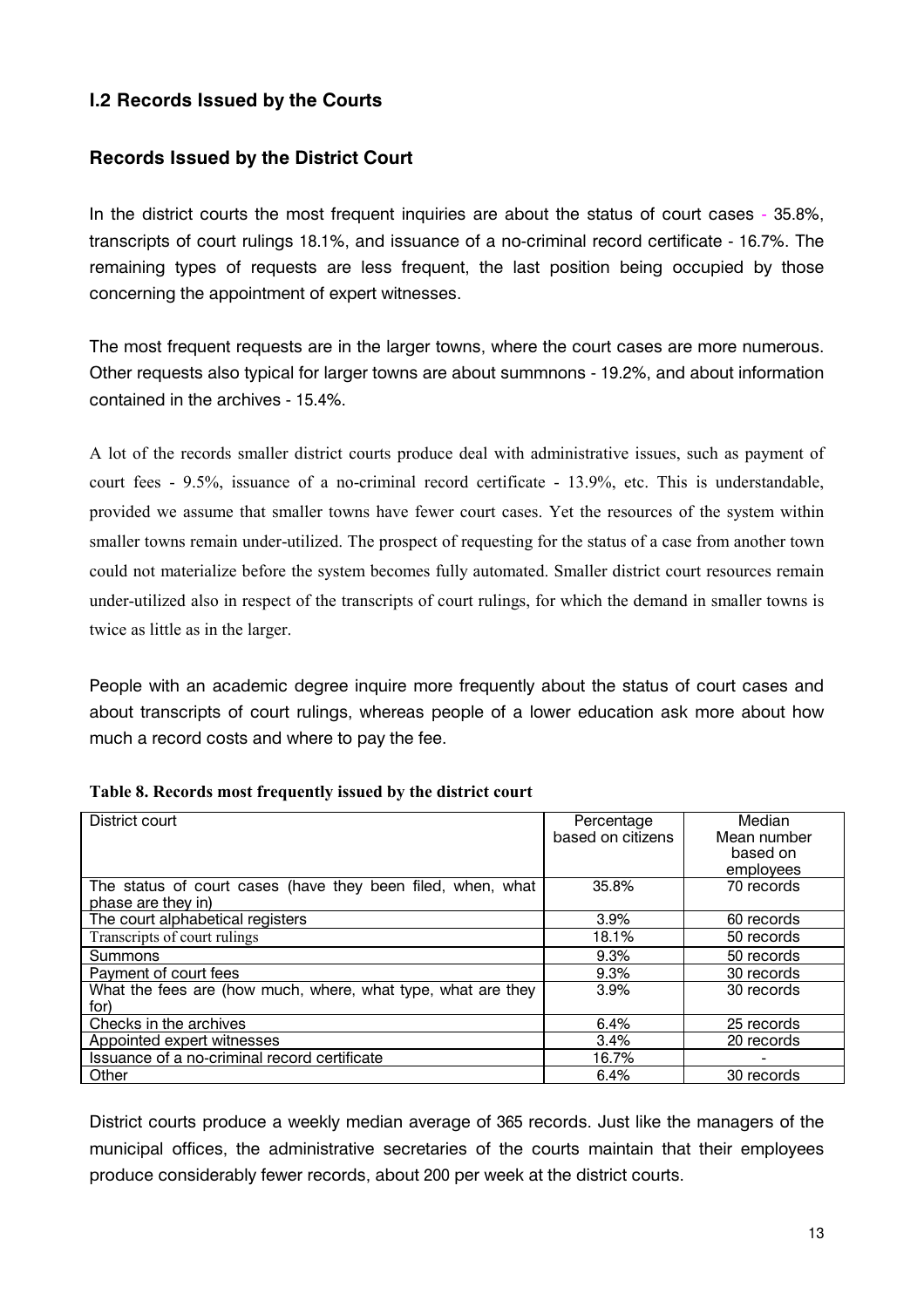As a whole, the most frequent requests from the district courts coincide with the way filekeepers rank the records they produce. These are chiefly records concerning the status of court cases, or 20% of all records produced by the district courts. The discrepancies observed here are once again based on terminological differences, as was the case of the two types of data for the municipal institutions. The records concerning the courts' alphabetical registers are typical in this respect: some citizens do not know that the information they require needs to be looked up in the alphabetical registers, while the file-keepers are more interested to know where to search, rather than what the citizen has asked.

The most frequent citizen request that concerning the status of a court case is also the fastest one district courts produce a record for. It takes less than 15 minutes on the average in 84,6% of the cases. Records involving archive checks take longest from one day to one week, in 46,2% of the cases.

# **Records Issued by the Notary Office**

The most frequent records the notary offices produce are about transcripts of notarial deeds -24,7%, encumbrances - 20,5%, and ownership rights - 17,8 %.

Transcripts of notarial deeds are chiefly issued in the larger towns - 33,3%, to people above 51 years of age - 40,0 %, and usually with a high school diploma - 32,5%. Records about encumbrances are the second most frequent, and are issued most often to citizens of larger towns. Yet unlike the preceding case, the records on encumbrances are chiefly issued to young people - 36,8% with a university diploma - 30,3%, perhaps because young people buy, whereas older people sell more often. Anyway, older and less educated people are more highly exposed to risk in real estate transactions and require greater attention on behalf of the notary office employees.

The most infrequent requests are about construction company cases - 1.4%. This means one of two things: either such cases are not kept by most and especially by the small notaries, or the citizens are ignorant of their opportunity to obtain fast and effective information. Whatever the case, the public needs to be made aware of this service.

| Notary office                                            | Percentage        | Median       |
|----------------------------------------------------------|-------------------|--------------|
|                                                          | based on citizens | Mean number  |
|                                                          |                   | based on     |
|                                                          |                   | employees    |
| What fees are owed (how much, where, what, due for what) | 12.3%             | 57.5 records |
| Payment of notarial fees                                 | 6.8%              | 50 records   |
| Reference to the notary office's alphabetical registers  | 2.7%              | 32.5 records |
| Encumbrances                                             | 20.5%             | 30 records   |
| Bookings made                                            | 13.7%             | 30 records   |
| Checks in the archives                                   | 9.6%              | 30 records   |
| Ownership rights                                         | 17.8%             | 28 records   |

| Table 9. Records most frequent issued by the notary office |  |  |  |  |  |  |  |
|------------------------------------------------------------|--|--|--|--|--|--|--|
|------------------------------------------------------------|--|--|--|--|--|--|--|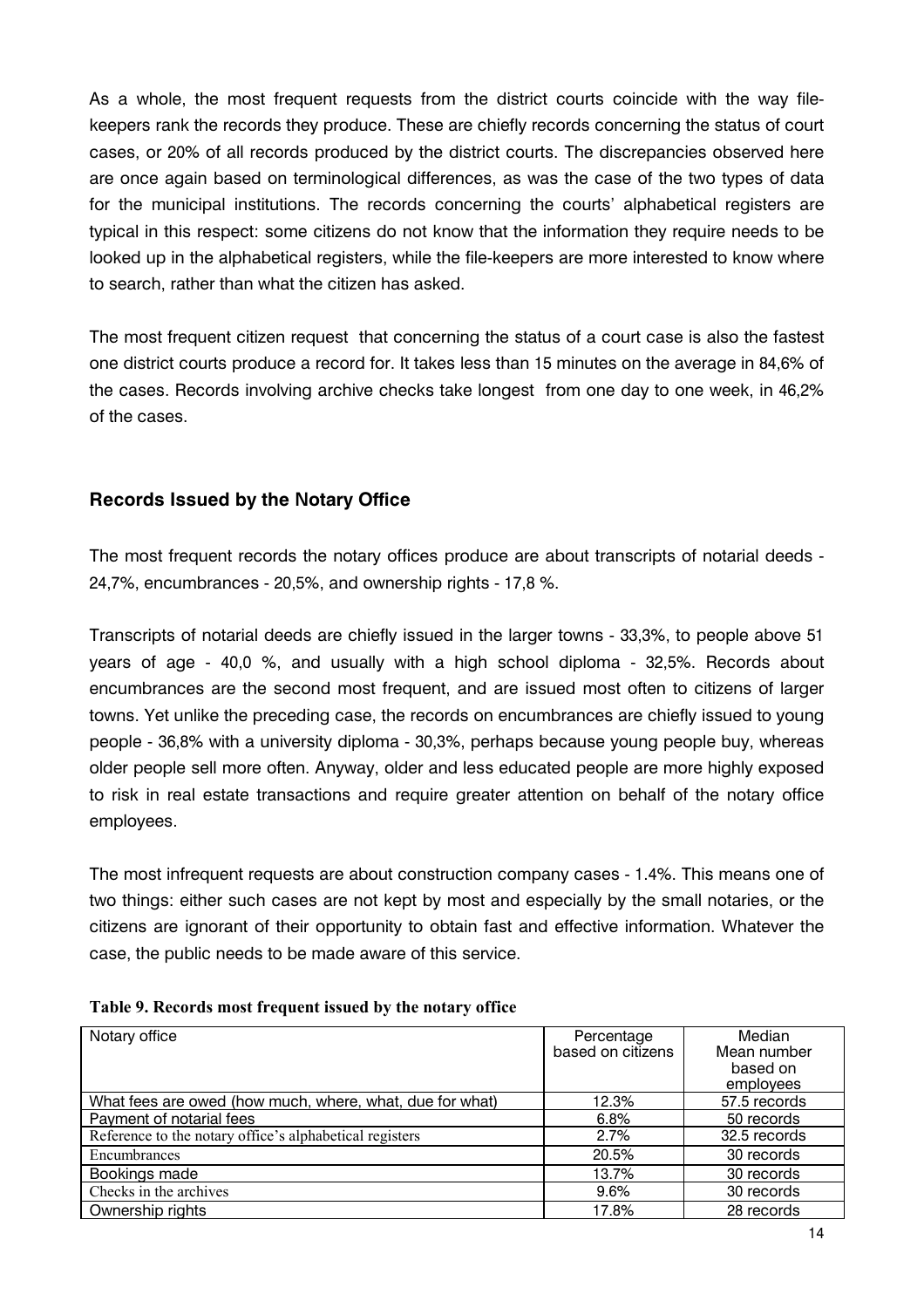| Transcripts of notarial deeds | 24.7% | 20 records   |
|-------------------------------|-------|--------------|
| Other                         | 8.2%  | 12.5 records |
| Housing construction co-ops   | 5.5%  | 10 records   |
| Construction company cases    | .4%   | 10 records   |

The data submitted by the employees of the notary office and those reflecting the citizens' requests are largely incongruent. The file-keepers of the notary offices rank the fees (how much, where, what, due for what) as the most frequently inquired about 57 records per week (median), followed by the payment of notarial fees - 50 records. Thus, according to the file-keepers, the records they most frequently produce are about fees (size, type, etc.), whereas the citizens claim they inquire about transcripts and encumbrances. If this is another case of terminological discrepancy, it most probably stems from the fact that the citizens do not interpret their requests about fees as inherent records. They use 'record' to denote the information they would receive subject to paying the fees. This discrepancy is important inasmuch as its elimination could render the notarial services much more efficient. If information on the institution's pricing and payment policies were made available at points of public access, the public would stop inquiring about them. This is obviously impossible, as the most frequent records file-keepers produce are about prices and payment.

Another terminological disparity involves the records produced through reference to the alphabetical registers. File-keepers claim such records are produced much more frequently than do the citizens. As already mentioned above, this fact is indicative of the extent to which file-keepers and citizens think in different categories the first think about how records are generated, and the second about what purpose they serve. Citizens think of their real estate while file-keepers think of their *files*. That would not constitute a problem, were citizens and filekeepers content with each other.

There are no inconsistencies in terms of the content, as both citizens and file-keepers believe that the records most frequently produced involve encumbrances, ownership rights and transcripts of notarial acts.

Most file-keepers at the notary offices are incapable of identifying the record it takes the least time to produce from among those most frequently requested, and therefore say it is the verbal record. We can hardly argue that it takes less to produce a verbal than a written record, although most file-keepers report that the latter takes less than 15 min. on the average. The secondfastest record, produced through reference to the alphabetical registers, reflects once again the manner of how a record is generated, as opposed to what it is necessary for. As became evident, this distinction does not mean anything to the users of the records.

The employees report that records on encumbrances and transcripts of notarial acts, which are most frequently requested, take longest to produce- one day to one week in 47.8% of the offices.

# **Sofia City Court and Regional Courts**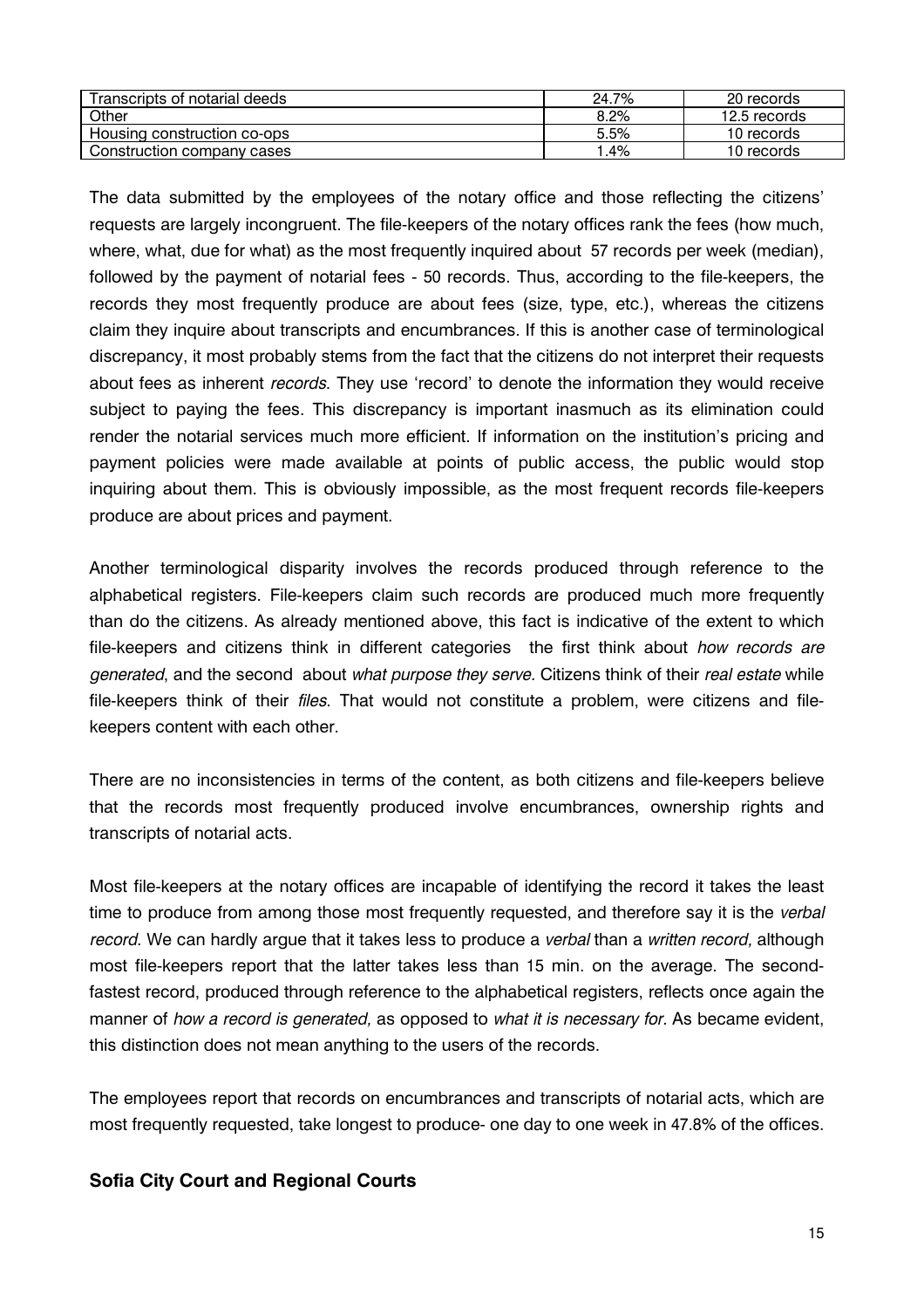#### Citizens

The data below have been extracted from 20 citizen interviews, held outside the Sofia city court. For practical reasons such interviews were only held outside the district courts in the rest of the country. The information about the regional courts across the country was gathered only from file-keepers working in these courts.

In the Sofia city court the two most frequently visited places are the general file-keeping department - 55%, and the companies department - 25%.

The number of interviews held does not allow us to draw any representative conclusions about the structure of the Sofia city court records, but we assume that it closely resembles that of the district courts in the rest of the country. There, as in Sofia, the records most frequently produced are about the status of court cases - 45%, and transcripts of court rulings - 30%. Inquiries of the general file-keeping department are usually made by people of a more advanced age, whereas the companies department is more frequented by visitors below 37 years of age - 42.9%. The file-keepers working at the regional courts' companies department report that a weekly average of 90 records is produced countrywide for a certificate on the current status of companies.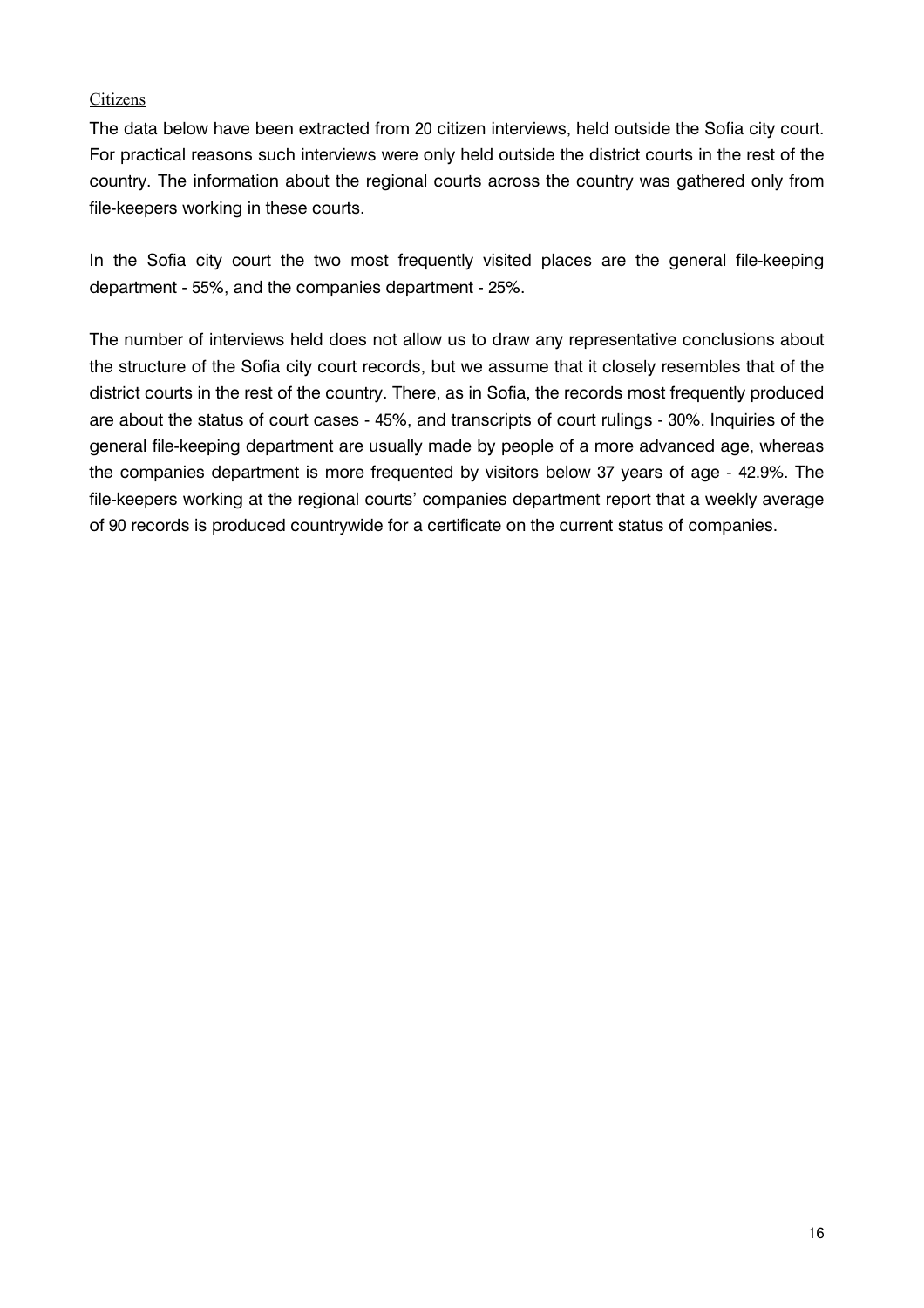|  | Table 10. Average number of records, issued by the regional and the district courts |  |  |  |  |
|--|-------------------------------------------------------------------------------------|--|--|--|--|
|  |                                                                                     |  |  |  |  |

| Regional and district courts                                  | Regional court<br>General file-keeping<br>department<br>(Median) | District court<br>(Median) |
|---------------------------------------------------------------|------------------------------------------------------------------|----------------------------|
| The status of court cases                                     | 90 records                                                       | 70 records                 |
| (has a case been filed, when, what phase is it in)            |                                                                  |                            |
| What are the fees (how much, what, what are they<br>paid for) | 50 records                                                       | 30 records                 |
| Reference to the court alphabetical registers                 | 50 records                                                       | 60 records                 |
| <b>Summons</b>                                                | 50 records                                                       | 50 records                 |
| Transcripts of court rulings                                  | 40 records                                                       | 50 records                 |
| Payment of court fees                                         | 35 records                                                       | 30 records                 |
| References to the archives                                    | 30 records                                                       | 25 records                 |
| Other                                                         | 30 records                                                       | 30 records                 |
| Appointment of expert witnesses                               | 20 records                                                       | 20 records                 |

#### Institutions

As a whole, the data provided by the employees of the regional courts' general file-keeping departments across the country match those of the file-keepers at the district courts, and those contained in the citizen interviews. In both institutions the most frequent records are about the status of court cases, and the most infrequent ones about the appointment of expert witnesses and about checks in the archives. Regional courts handle considerably more inquiries about the diverse records they produce and about their relevant pricing and payment policy. This circumstance, as was commented in reference to the notary offices above, is more indicative of the way the institution shandle their administrative tasks, than of any specifics in terms of content. The regional courts and the notary offices offer less publicity on their services pricing and payment policy than do the district courts.

Records on court case status, which are in high demand among the citizens, take regional courts the longest to produce, as they do the district courts.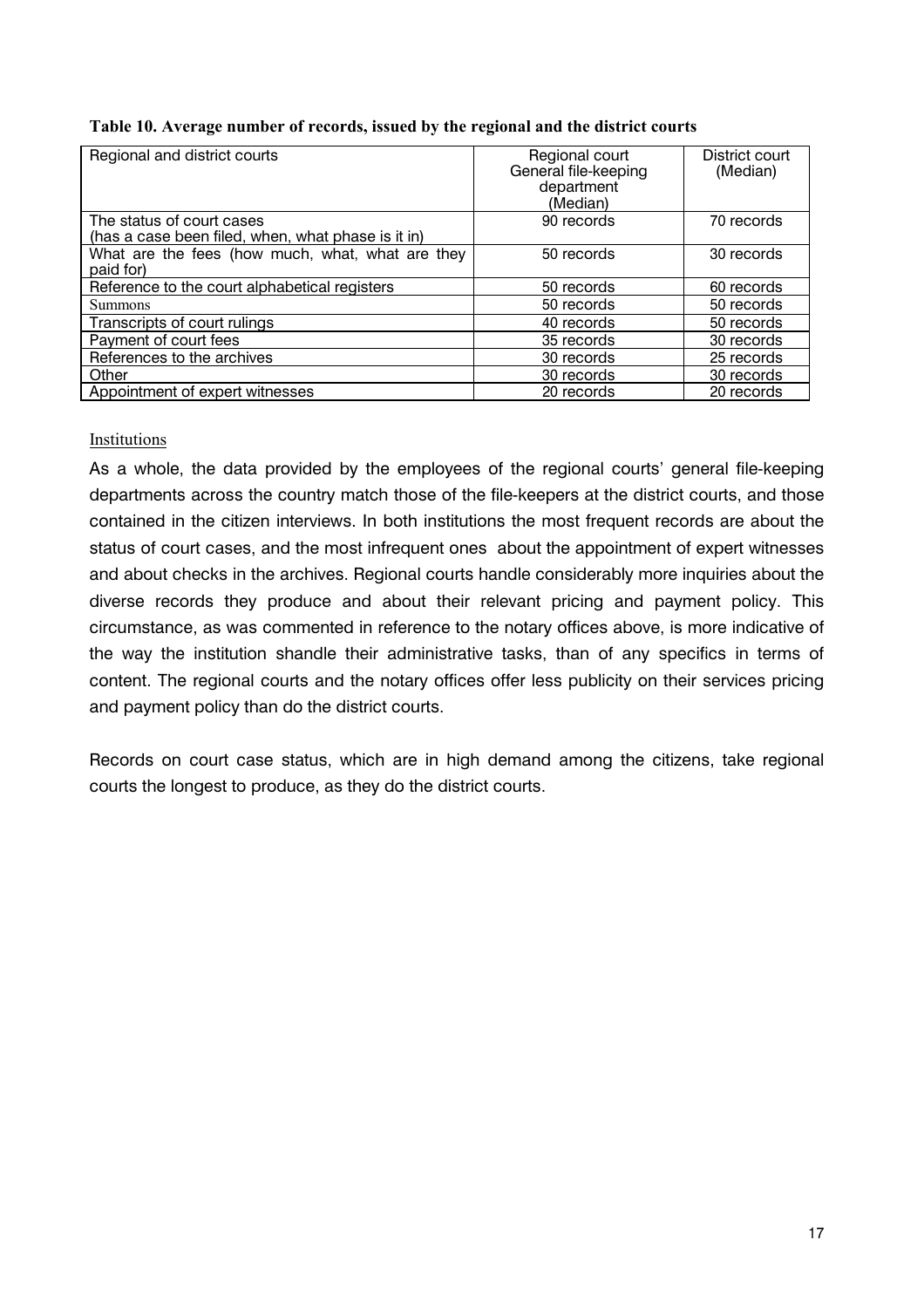# **II.** State of the Institutions

#### **II.1. Automation**

Employees report that 26.8% of the offices produce their records manually, 23% of them have computers but lack specialized software, and 49.2% have computers and specialized software. Thus, although nearly 73% of the offices are automated, onethird of them cannot generate automated records due to lack of specialized software.

The OCSP's and the land committees are the most highly automated. The courts are in a pitiful situation, with merely 14.8% of the district and 18.5% of the regional courts having computers with specialized software.

| Percentage of institutions                          | Total | Tax<br>office | Technica<br>office | <b>OCSP</b> | Land<br>committe<br>e | <b>District</b><br>court | Notary<br>office | Regiona<br>court |
|-----------------------------------------------------|-------|---------------|--------------------|-------------|-----------------------|--------------------------|------------------|------------------|
| Not automated (no<br>computers)                     | 26.8  | 20.0          | 24.1               | 12.9        | 7.4                   | 55.6                     | 13.6             | 51.9             |
| Computers available, but no<br>specialized software | 23.0  | 30.0          | 20.7               | 12.9        | 25.9                  | 25.9                     | 22.7             | 25.9             |
| Computers and specialized<br>software available     | 49.2  | 50.0          | 55.2               | 74.2        | 66.7                  | 14.8                     | 63.6             | 18.5             |
| No reply                                            | 1.1   |               |                    |             |                       | 3.7                      |                  | 3.7              |

**Table 11. How automated are your administrative operations?** 

Visitors report that an average of 35.0% records are generated automatically. Reports from younger and more educated people about the use of computers are more frequent, but nevertheless the records generated automatically remain under 41%.

If both sources of information are reliable, then nearly 70% of the offices do not make thorough use of their computers, with or without the presence of specialized software (49.2% according to data provided by the institutions).

The citizens and the institutions are unanimous that the courts produce fewer automated records - 23.15%, than do the municipal offices - 35%.

| Percentage of citizens | Гах<br>office | Technical<br>office | OCS<br>Þ | Land<br>committe | <b>District</b><br>court | Notary<br>office |
|------------------------|---------------|---------------------|----------|------------------|--------------------------|------------------|
|                        |               |                     |          | e                |                          |                  |
| Yes                    | 51.7          | 15.7                | 38.9     | 36.5             | 15.2                     | 46.6             |
| No                     | 35.0          | 55.7                | 34.4     | 40.4             | 60.8                     | 32.9             |
| did not see            | 10.0          | 27.1                | 24.4     | 19.2             | 16.7                     | 19.2             |
| No reply               | 3.3           | 4. ا                | 2.2      | 3.8              | 7.4                      | .4               |

**Table 12: Were computers applied in the generation of your records?** 

Provisional as it is, the comparison of the two sources of information gives a rough idea of how often institutions use computers to generate records. This practice seems most infrequent at the technical offices, of which nearly 76% have computers, yet a mere 15.7% of the citizens saw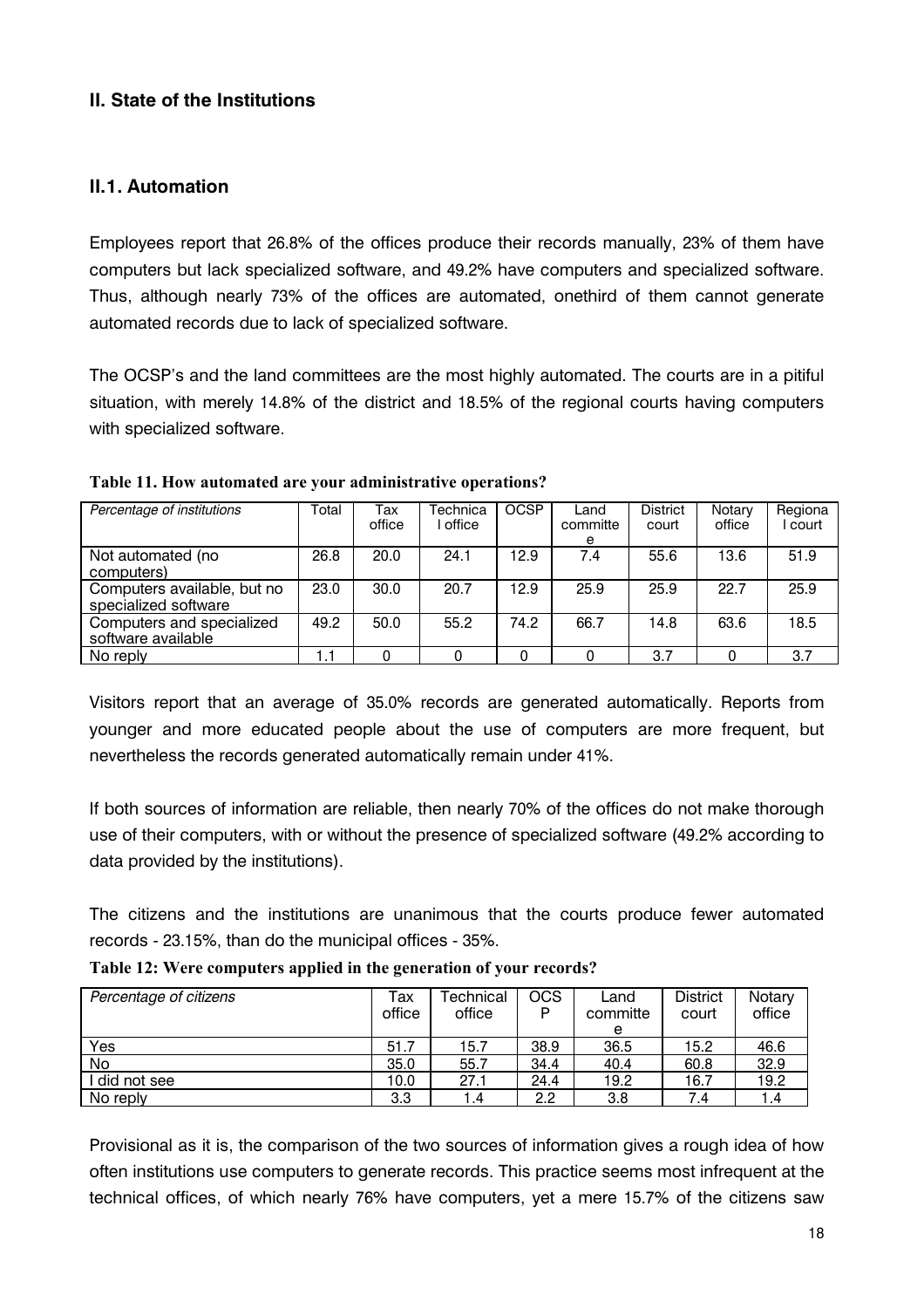them used for the generation of records (20.1% relative share). The notaries use their computers quite extensively, as 46.6% of their records are computer-generated at an 86.4% level of automation (54% relative share).

The fact that the offices under-utilize their computers can be seen from their own reports: although 73% of the offices are automated. 51.4% of them update their data manually, and only 4.4% of them use a modem connection, and 5% an email correspondence to that end.

| Percentage of institutions having<br>replied with a 'ves' | Total | Tax<br>office | Technica<br>office | <b>OCS</b><br>P | Land<br>committe | <b>District</b><br>court | Notarv<br>office | Region<br>al court |
|-----------------------------------------------------------|-------|---------------|--------------------|-----------------|------------------|--------------------------|------------------|--------------------|
|                                                           |       |               |                    |                 | е                |                          |                  |                    |
| Manuallv                                                  | 51.4  | 40.0          | 62.1               | 64.5            | 44.4             | 48.1                     | 40.9             | 51.9               |
| Through floppy discs                                      | 48.0  | 60.0          | 48.3               | 67.7            | 81.5             | 14.8                     | 40.9             | 18.5               |
| E-mail                                                    | 5.5   | 5.0           | 6.9                | 6.5             |                  | 7.4                      | 9.1              | 3.7                |
| Modem                                                     | 4.4   | 20.0          |                    | 9.7             |                  | 3.7                      |                  |                    |
| Another means                                             | 10.4  | 10.0          | 6.9                | 16.1            | 7.4              | 3.7                      | 18.2             |                    |

#### Table 13: How do you do your data updates?

Technical office employees report that 62.1% of the offices update their data manually, as one of a number of ways, despite the availability of computers at 76% of the offices. These statistics may be explained by the fact that technical offices need graphic software, which is hardly true for the OCSPs, of which 87% have computers and yet 64.5% of them still resort to updating their information manually, as one of a number of ways.

Poor technical parameters may be one reason accounting for the ineffective use of the existing computer equipment. Forty-five point seven percent of the computerized offices (73%), have a LAN, and only 7.3% have external modem connections. Land committees make very poor use of their computers as few as 4.2% of them have LANs and none of the offices visited have an external connection.

#### Table 14. Does your office have ...?

| Valid percent of institutions "ves" | $\tau$ otal | тах<br>office | Technica<br>office | OCS<br>D | Land<br>committe<br>е | <b>District</b><br>court | Notarv<br>office | Region<br>al court |
|-------------------------------------|-------------|---------------|--------------------|----------|-----------------------|--------------------------|------------------|--------------------|
| _AN                                 | 45.,        | 66.7          | 50.0               | 66.7     | 4.2                   | 54.5                     | 42.              | 45.5               |
| External connections                | ں.          | 6.            | 15.0               | .5       |                       | 9.1                      | 5.6              |                    |

It is not known whether the existing computer equipment can be integrated into LANs or support external connections at all. Offices in the town of Silistra report that their computers are obsolete. The enormous bulk of archival information is yet another objective hindrance to the optimal use of the existing computers, as its keving-in requires resources the offices can hardly allocate. Poorly skilled staff is a subjective hindrance many of the offices complain about.

On the whole, the complete automation of the offices is still a distant objective. The reasons for this are both of an institutional and a technical nature.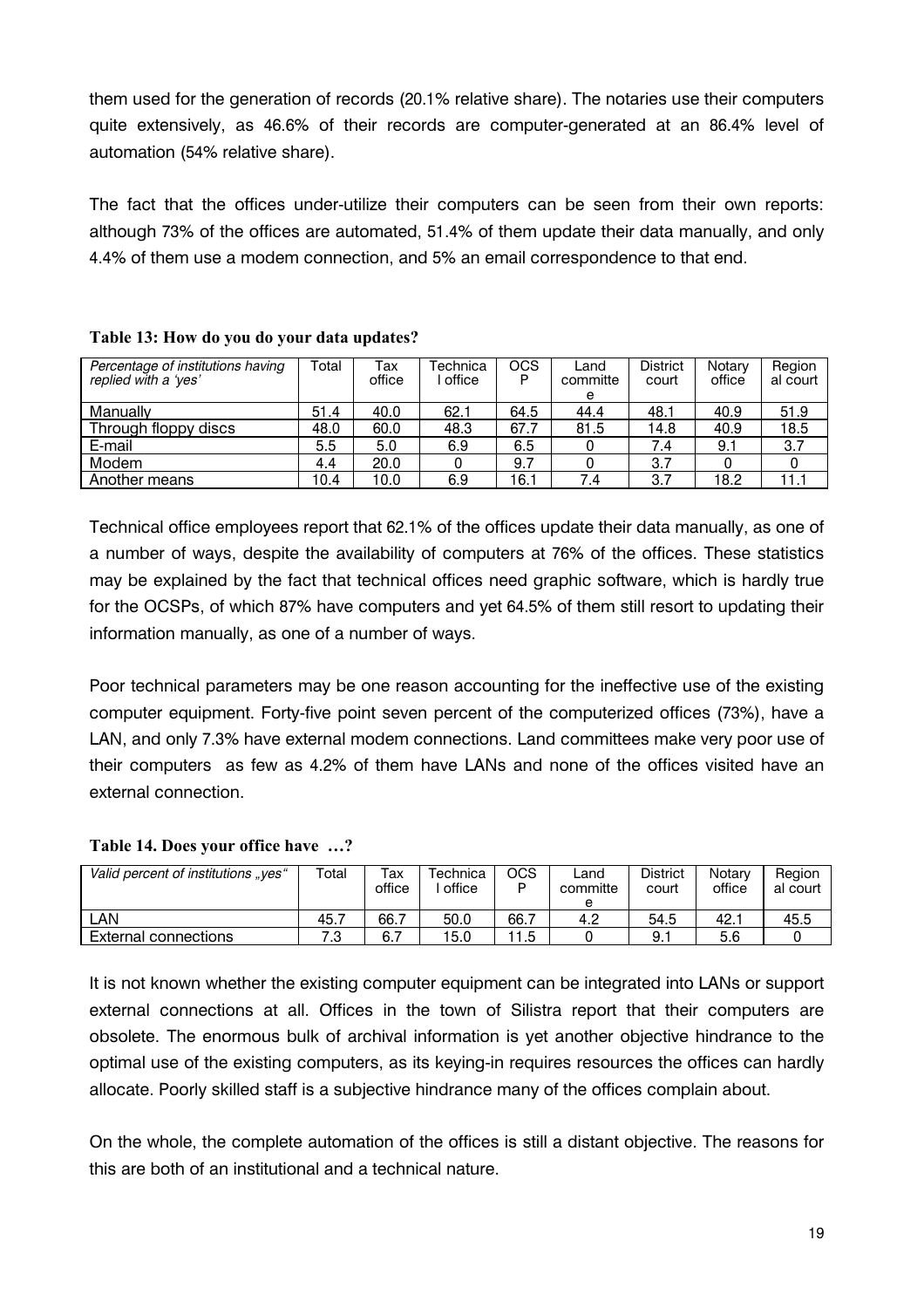# II.2. Public Awareness About Records and Time Spent to Obtain Them

Service quality is a category that is equally important and difficult to measure. A possible approach is to examine the real-life situations people face when they visit the desks at the respective institutions.

The data listed below address issues of service quality through questions about the *publicity of* the records, the time they take, the number of visits, and other indicators that measure the service quality offered by the institutions.

#### **Public Awareness About the Institutions**

The publicity this study examines is related to the extent to which citizens know which office or institution they could address to obtain the information they seek. Hence, the focus is on the knowledge about the functions of the offices and not on their popularity.

The citizens have a general knowledge of the records the individual institutions provide: 72.6% of the respondents know the right place to go to for the information they seek in advance. The best informed are the respondents from Sofia - 75%, and those with an academic degree -75.0%.

Young people show a slightly lower knowledge about the municipal offices: 65.4% of the respondents under 38 years of age know the right municipal office to request their record from, as opposed to 78.4% of the older respondents. The situation in the courts is exactly the opposite: the young, and especially middle-aged people - 81.7%, are better informed on where to request a record than their elderly counterparts - 71.1%.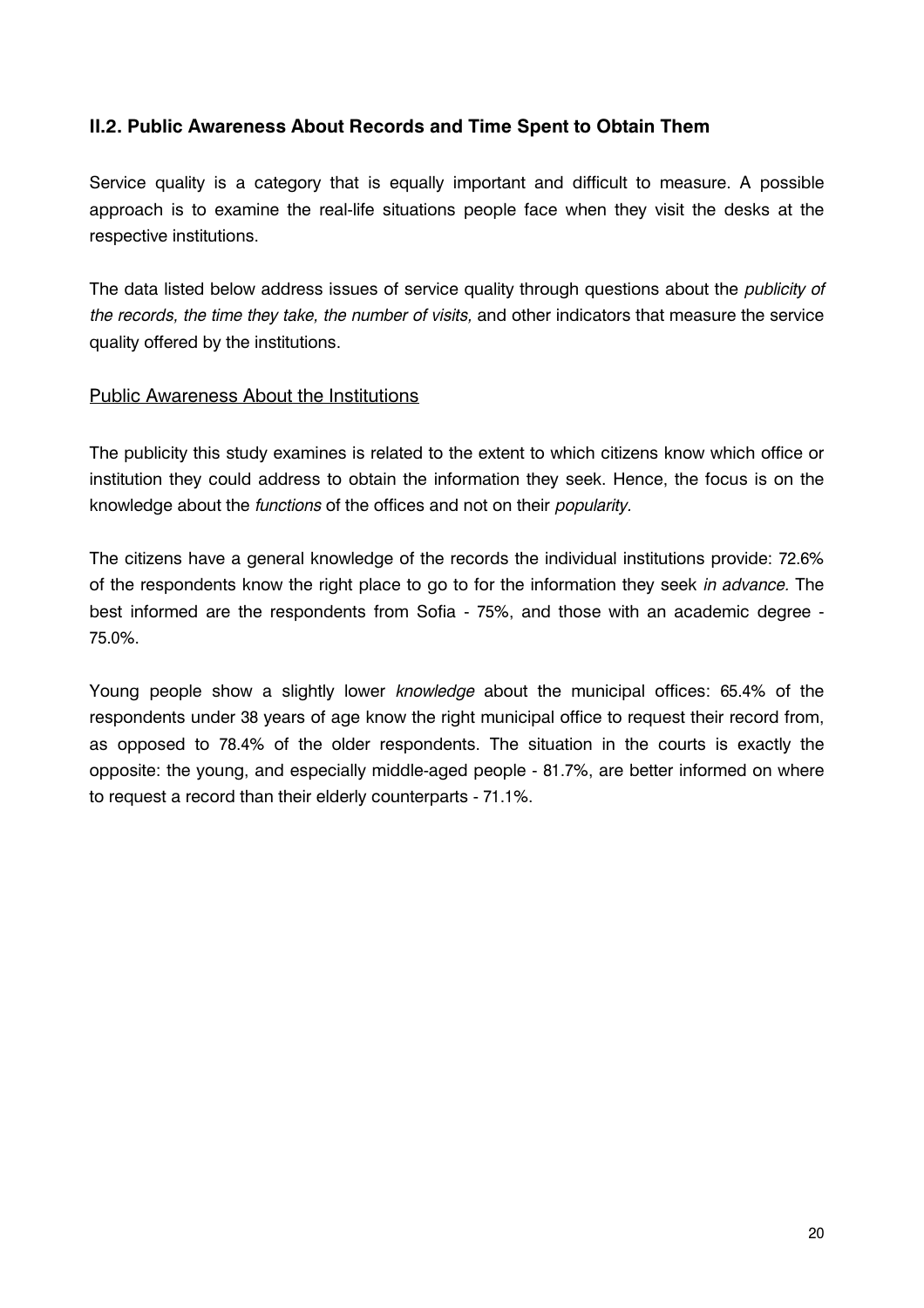# Table 15. Did you know in advance where within this institution you needed to go, so as to obtain the record you were seeking?

| Percentage of citizens having requested<br>records of the institutions: | тах<br>office | Technic<br>al office | <b>OCSP</b> | Land<br>committe<br>е | <b>District</b><br>court | Notary<br>office |
|-------------------------------------------------------------------------|---------------|----------------------|-------------|-----------------------|--------------------------|------------------|
| Yes                                                                     | 61.7          | 81.4                 | 65.6        | 84.6                  | 77.0                     | 74.0             |
| No                                                                      | 36.7          | 18.6                 | 34.4        | 15.4                  | 21.6                     | 21.9             |
| No reply                                                                |               |                      |             |                       | l .5                     | 4.               |

The records generated by the land committees - 84.6%, the technical offices - 81.4%, and the notary offices - 74.0%, require less publicizing. The various offices report that the records produced by the tax offices and the OCSPs have the lowest publicity, despite the fact that they are among the most frequently sought.

Tax offices, more than any of the other institutions, need to make public both the information they gather and produce.

# **Time Spent**

# 1. Time spent on single-time visits

The time the citizens spend is of special importance, all the more because they seek the records they need during their working day. Moreover, some records are only obtainable on a particular day of the week or between fixed hours, which means that every visit a working person pays to obtain a record for his/her individual needs, inflicts losses on his/her company or state organization. To avoid generating such losses, the working individuals could consider getting unpaid leave, as some of the interviewed file-keepers suggested

On a country average, a single-time visit to the municipal offices for a record takes half an hour (not including the travelling time; 24.84 minutes on the average; 15 minutes, median). Visits to the courts take a relatively shorter time 23 minutes, or 15 minutes (median value).

Single-time visits to the municipal offices and courts take an equally greater amount of time in the larger towns. The time spent is quite homogeneous by age and education, meaning that one could save some time based on the stamina of their youth or the expertise of their education. The determining factor is obviously the way the institutions handle their operations, which are either too numerous or poorly organized in the larger district towns.

Single-time records requested of the technical offices take the longest time for staff to produce among all institutions in this study - 27.2 minutes, followed by the land committee - 26.8 minutes, and the tax office - 24.9 minutes.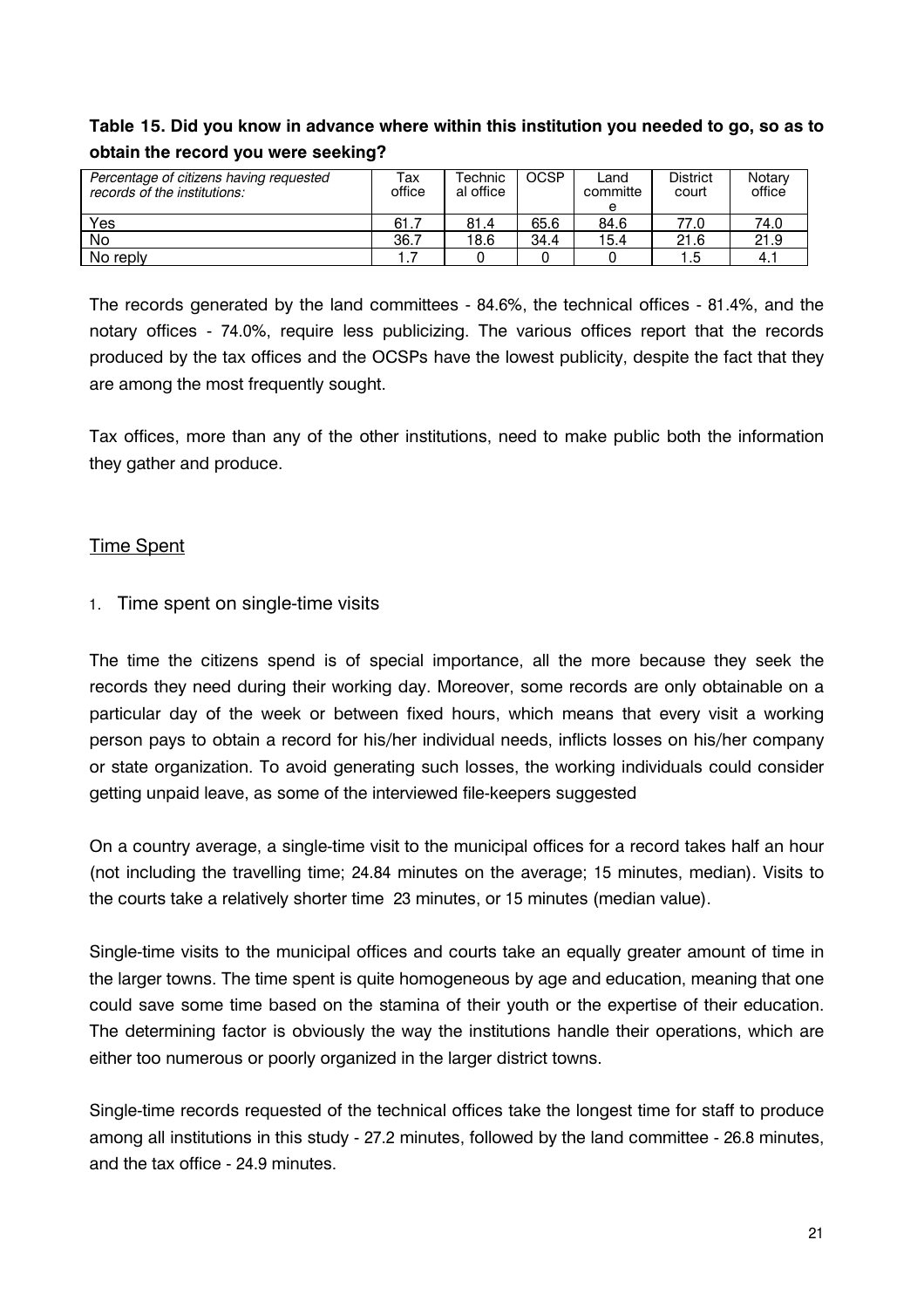Overall, the average single expenditure of time half an hour - seems agreeable. Yet it should be pointed out once again that does not include the time spent in travel to and from the institution.

However, even though they take a relatively short time, single-time visits for a record cannot be accomplished in one and the same room. To make their request, citizens need to knock on an average of two doors (1.7 mean value). Tax offices, notably those situated in large towns. present the greatest difficulties in this respect.

# 2. Number of Visits

The seemingly agreeable time needed for single-time visits starts provoking adverse interpretations once we compare it to the number of visits paid for one and the same record. One of the interviewed file-keepers reported that most citizens know who to turn to, but need to go through multiple doors, due to the existing system.

The number of citizens having paid a minimum of two visits to the municipality and the court for one and the same record is 36.8% and 44%, respectively. The more educated people more often paid multiple visits both to the municipality and the court.

Most frequently, multiple visits for one and the same record are paid to the technical offices -48.6%, then to the land committees - 48.1%, and the district courts. Repeated visits for a record are least paid to the tax offices, yet they take quite long each time they are paid.

| Percentage of citizens, having requested<br>records of the institutions: | ⊤ах<br>office | Technic<br>al office | <b>OCSP</b> | Land<br>committe<br>e | District<br>court | Notary<br>office |
|--------------------------------------------------------------------------|---------------|----------------------|-------------|-----------------------|-------------------|------------------|
| Yes                                                                      | 31.7          | 48.6                 | 25.6        | 48. ∖                 | 46.6              | 37.0             |
| No                                                                       | 68.3          | 47.                  | 74.4        | 51.9                  | 52.5              | 63.0             |
| No reply                                                                 |               | 4.3                  |             |                       |                   |                  |

|  |  | Table 16. Have you been here before for one and the same record? |
|--|--|------------------------------------------------------------------|
|  |  |                                                                  |

This feedback helps find out how many visits it takes to obtain a record. The citizens report that it takes about three visits to the municipality and about two to the court to obtain a record (there is a great diversity of responses on this issue, the mean arithmetic values being considerably higher than the mean median value).

The more advanced the age of the respondents, the higher the number of visits it takes them to obtain a record. Accordingly, people aged 51 years and higher pay the most frequent visits more than three. This implies that the citizens could limit the high number of visits they pay for a record, but not the time spent on a single visit.

On the whole, the data indicate that obtaining a record requires an average of 2-3 visits, each roughly half an hour long. The time spent on single-time visits is relatively high for the tax offices, whereas the courts and the technical offices require a greater number of visits.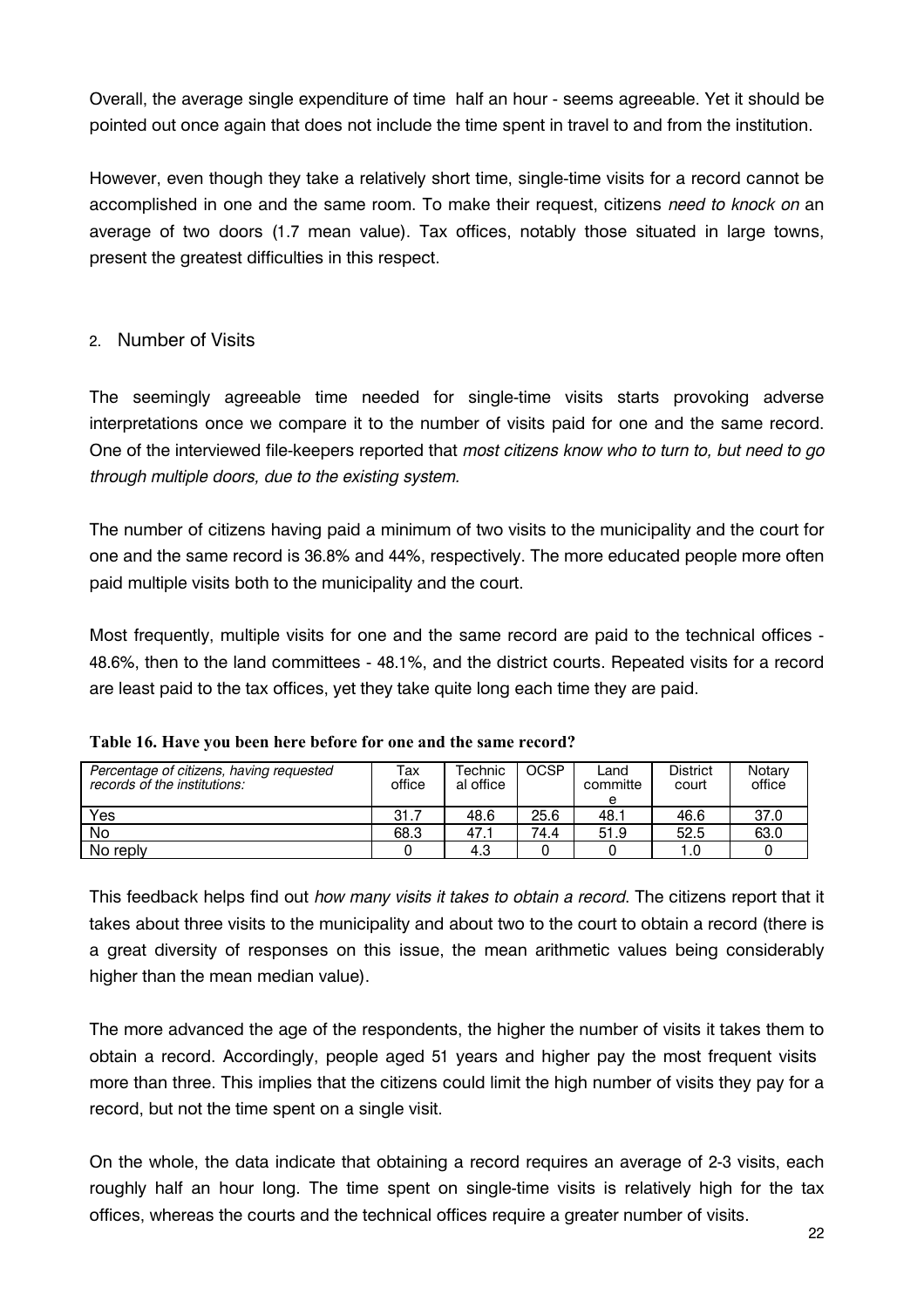# **II.3. Service Quality**

#### The citizens' perspective

Other studies have shown that service quality in Bulgaria is not a serious incentive to the making of a purchase. At the same time the efforts certain chain stores make to train their staff are faced with substantial difficulties, despite the financial rewards they offer for a better quality of service.

Thus, we hardly need to dwell on the issue of how low the quality of services related to the issuance of records is. The challenge here is to determine the extent to which the institutional employees perceive themselves as *individuals, working in the service sector*, and their visitors - as customers.

A first glimpse at the situation from the citizens' perspective does not leave as negative an impression as expected: nearly half of the municipal and court employees greet their visitors or at least return their greeting. When delivering the records, 25%-30% of the file-keepers even smile. However, the employees chat with each other in nearly 30% of the citizen visits; 15% of the visitors to the court report that the employee has gone out for break; 19.5% of the visitors to the municipality are convinced they would get a better service if they were able to pay the employee personally. These opinions prevail among the visitors to the municipalities in the large towns -39.4%. This idea of potential corruption is most strongly voiced by the visitors to the notary-, technical, and tax offices.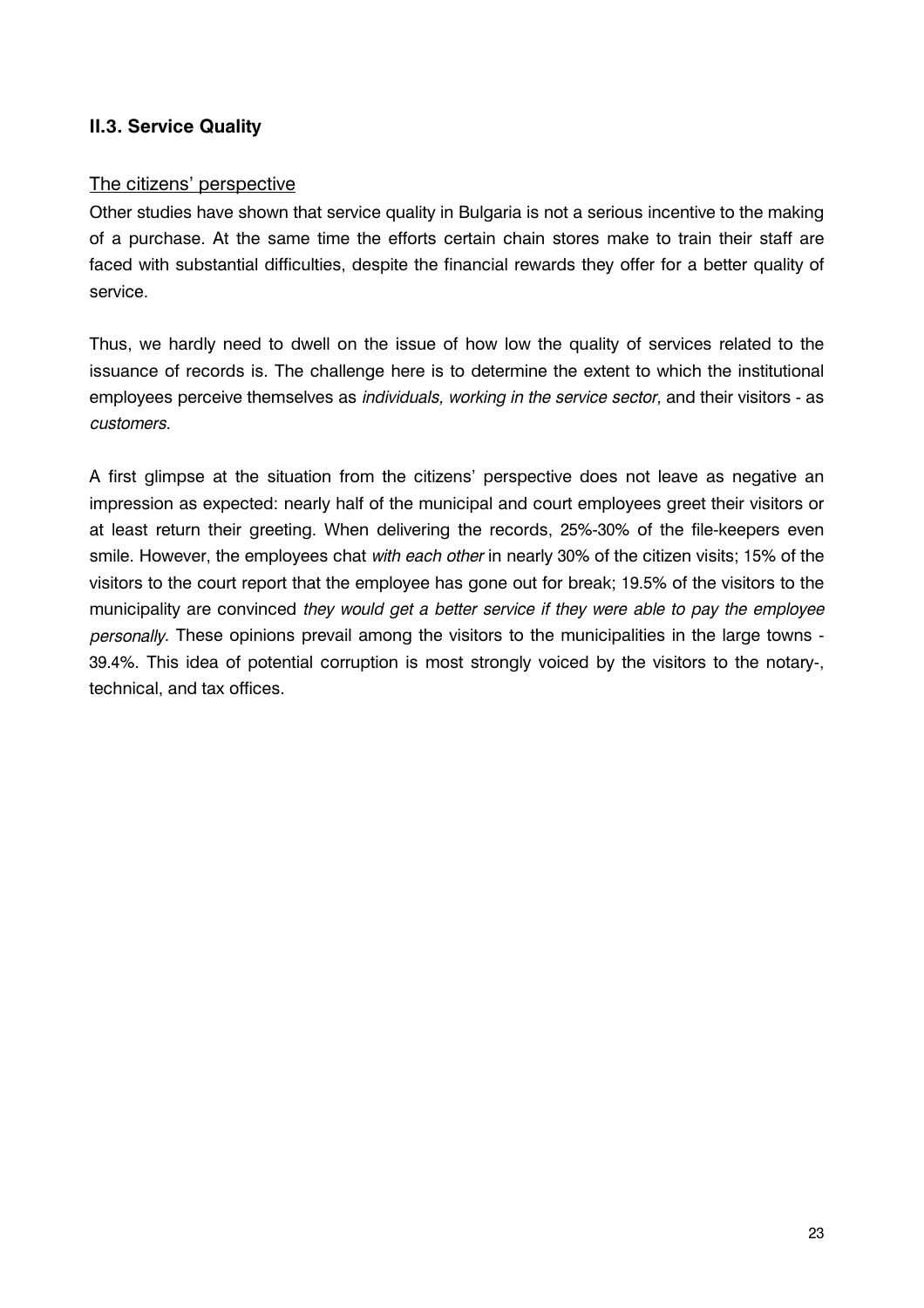# Table 17. Do you think you would have received a better or a swifter service if you were able to tip the employee:

| Percentage of citizens, having requested<br>records of the institutions: | Тах<br>office | Technical<br>office | OCSP | Land<br>committee | <b>District</b><br>court | Notarv<br>office |
|--------------------------------------------------------------------------|---------------|---------------------|------|-------------------|--------------------------|------------------|
| Yes                                                                      | 23.3          | 28.6                | 12.2 | 15.4              | 19.1                     | 28.8             |
| No                                                                       | 58.3          | 50.0                | 63.3 | 65.4              | 62.                      | 49.3             |
| No reply                                                                 | 18.3          | 21.4                | 24.4 | 19.2              | 18.1                     | 21.9             |

More critical at this point is that individuals of a different age and education have a different perception of services. Younger people and people with an academic degree are considerably more critical towards services. It is the behavioral aspect of the services rather than their potential for corruption that annoys these respondents.

Forty-four percent of the young visitors to the municipalities report that the employees chat with each other, compared to 23.7% of the people above 50 years of age. Also, older visitors report more frequently that the employee smiles, when issuing the record. Assuming the employees offer the same treatment to people of various ages, then the discrepancies in the data could be ascribed to differences in the criteria and notions of what quality service involves.

The above indicates that customer service is a two-way process, in which the low criteria for a quality service ultimately make the citizens' expectations a reality.

#### The Institutions' Perspective

What are the institutions' own stories about this process? A key to their understanding is provided by one of the interviewed employees, which reports that *changes are mandated directly* by Sofia. If they (in Sofia) deem that something calls for a change, they will change it accordingly.

Most file-keepers - 60.7%, believe that citizens are unaware as to how, where and from whom to request records. Taken in isolation this figure is meaningless. Yet it acquires meaning once we run it against the way citizens assess themselves - 72.6% maintain that they know where to seek their records. The way the employees judge the competency of the citizens reinforces the differences these two groups have in their perceptions. The employees of the notary offices and the tax offices have the lowest expectations regarding the citizens' competency.

The expectations of the employees that the citizens do not know where to seek the records they need is naturally combined with their understanding that the citizens do not know exactly what they want, either. According to the file-keepers, the thing the citizens need most of all is to be specific to get faster and better service.

Table 18. What is the most important thing citizens ought to know to receive faster and better services? (An open question)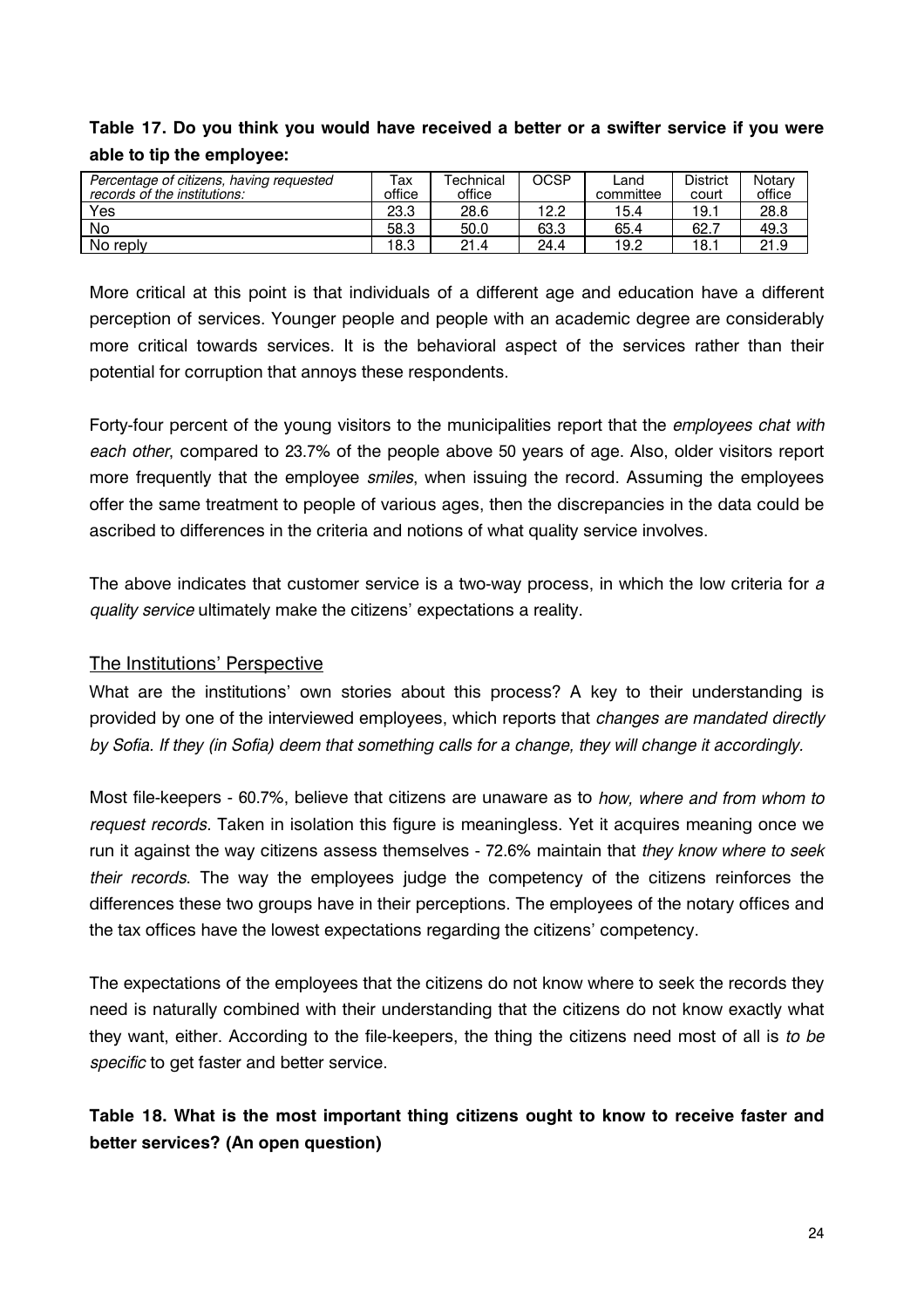| Percentage of responses <sup>2</sup> of file-keepers,<br>grouped by categories | Тах<br>office | Technical<br>office | OCS<br>P | Land<br>committe | <b>District</b><br>court | Notar  | Region<br>al court |
|--------------------------------------------------------------------------------|---------------|---------------------|----------|------------------|--------------------------|--------|--------------------|
|                                                                                |               |                     |          | е                |                          | office |                    |
| Be specific                                                                    | 80.0          | 72.4                | 83.9     | 88.9             | 74.1                     | 81.8   | 85.2               |
| Bring along relevant documents                                                 | 30.0          | 44.8                | 45.2     | 14.8             | 29.6                     | 22.7   | 25.9               |
| Use a lawyer's services                                                        |               |                     |          |                  | 7.4                      | 9.1    | 7.4                |
| Have knowledge of legal matters                                                | 10.0          | 10.3                | 3.2      | 18.5             |                          |        | 11.1               |
| Have mutual respect                                                            | 5.0           |                     | 16.1     | 3.7              | 3.7                      | 4.5    | 3.7                |

The employees could hardly work normally if the citizens were not specific in their inquiries. Especially if they did not know their *uniform civic number*, *their company's or father's name*, as one employee adds.

Yet more often than not the term *specific* involves the understanding that the *citizens should keep* track of the latest updates to the legislation, be familiar with the tax legislation, etc. These are expectations one has of partners, not *customers*. Another employee points out the fact that for some of their inquiries the citizens take the alphabetical registers and look for the relevant information themselves, as an advantage of her district court. Citizens are expected to participate efficiently and competently in a task that is not theirs. What is more, this mindset is shared by the municipal offices' department managers and by the administrative secretaries of the courts.

These attitudes are deeply rooted and could hardly alter in the foreseeable future. The citizens' interviews disclose a near to positive assessment of the services they receive, bearing witness of their low consumer criteria and quality service requirements. If there is no demand for service quality, administrative measures could hardly foster it. That is why file-keepers will naturally perceive their visitors as individuals who should assist them in their work, but who unfortunately are quite incompetent.

#### **II.4. Proposals of the Institutions**

Taking these attitudes as they are, what are the practical steps to improving the services? The institutional employees propose:

|  |                         |  |  | Table 19. What should be done to improve the information services rendered to the |  |  |
|--|-------------------------|--|--|-----------------------------------------------------------------------------------|--|--|
|  | public? (open question) |  |  |                                                                                   |  |  |

| Percentage of responses of file-keepers, grouped<br>by categories | Total | Тах<br>office | Technical<br>office | <b>OCSP</b> | Land<br>committee | Distri<br>ct<br>court | Notar<br>office | Regio<br>nal<br>court |
|-------------------------------------------------------------------|-------|---------------|---------------------|-------------|-------------------|-----------------------|-----------------|-----------------------|
| Institutional changes                                             | 22.4  | 25.0          | 27.6                | 22.6        | 18.5              | 18.5                  | 13.6            | 29.6                  |
| Forms, manuals                                                    | 4.4   | 20.0          | 6.9                 | 3.2         |                   | 3.7                   | 0               |                       |
| Computers and software                                            | 75.4  | 65.0          | 86.2                | 77.4        | 63.0              | 81.5                  | 72.             | 77.8                  |
| Media coverage                                                    | 6.6   | 30.0          | 3.4                 | 9.7         | 7.4               | 0                     |                 | 0                     |
| A new information board                                           | 4.9   | 10.0          | 6.9                 | 6.5         |                   | 7.4                   |                 | 3.7                   |
| Specific obligations of the citizens                              | 8.7   | 5.0           | 3.4                 | 9.7         | 14.8              | 3.7                   | 9.              | 7.4                   |

The question, provided in table 18 is open-ended, with no options for answers. So, free answers are grouped in the listed categories. The percentages provided stand for the number of file-keepers whose particular suggestion is corresponding to a particular category. The sum of percentages is above 100% because file-keepers have made more than one suggestion.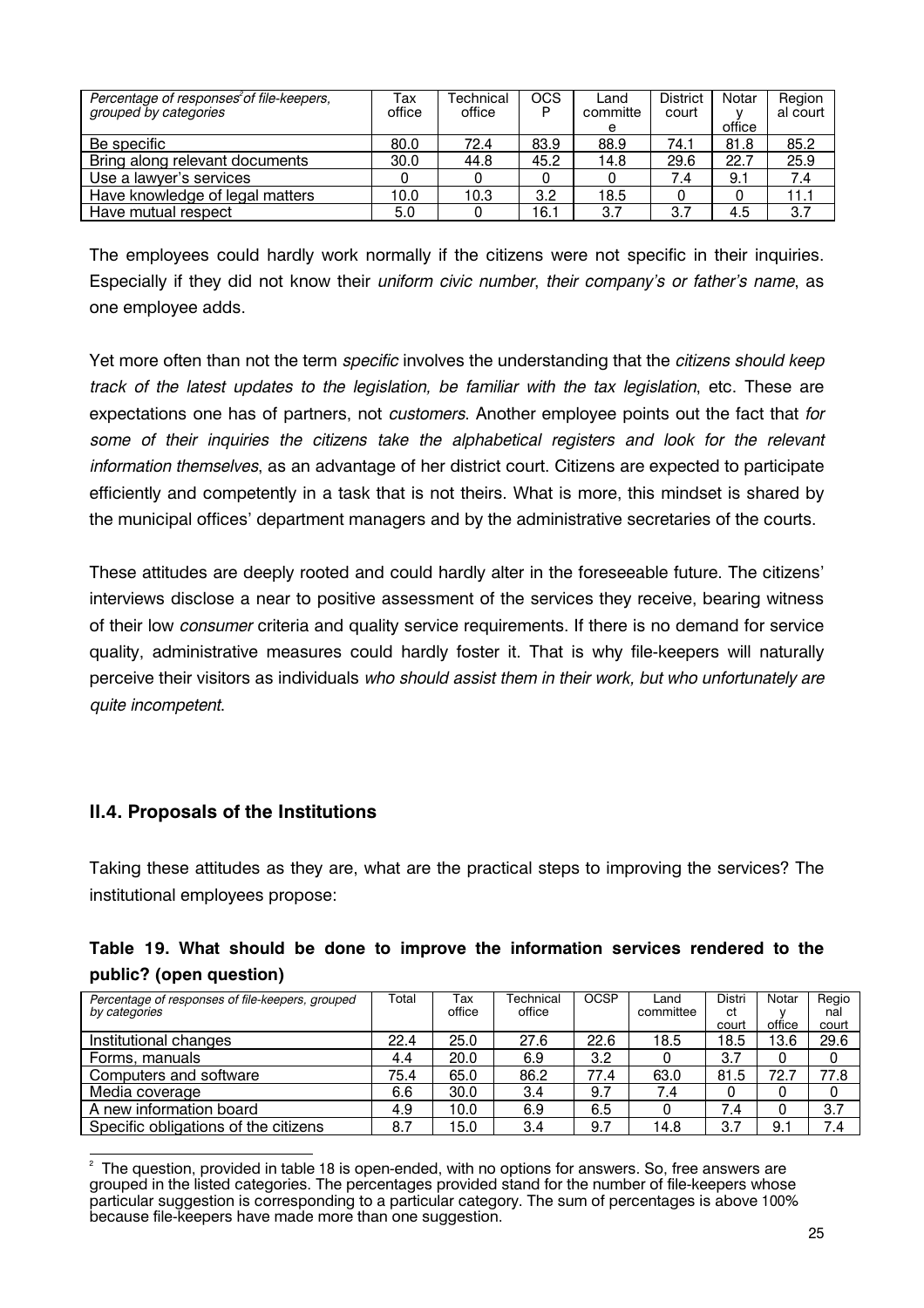| Changes<br>respect<br>personnel<br>Οt<br>the<br>ın                          | v.u | っに<br>∠∪. | $\sim$<br><u>_ 1</u> | ∍ ה<br>___.u | υ. | nn<br><u>__</u> | -<br>J.U | ᠇.៶ |
|-----------------------------------------------------------------------------|-----|-----------|----------------------|--------------|----|-----------------|----------|-----|
| $\cdots$<br>.<br>the<br><b>Institution</b><br>Specific<br>obligations<br>0t | ັ.  | ິບ.ບ      | 20.                  | . .          | ັ. | v.              | u.       | -   |

The employees vest their greatest expectations in computers, in full agreement with their understanding that decisions on problems are made by Sofia, not by their offices.

The courts have the most urgent need of computers and this is quite understandable. Based on their feedback, their level of automation is truly low. Municipal offices, as was demonstrated earlier, need software and modem connections. Therefore the need of a comprehensive, uniform and operational information service is indisputable, but we should not ignore the data suggesting that the existing computer equipment is used beneath its capacity for institutional, personal or technical reasons.

#### What Automation do the Institutions Require?

- Tax office:
- $\Rightarrow$  A modem connection to: the local tax offices, the regional tax office, and through them with the respective national tax authorities
- $\Rightarrow$  Computer link with 'external' sources the court, the companies department of the regional court, the Ministry of Finance
- $\Rightarrow$  Computer link with the court register, the Customs and the traffic police
- $\bullet$  OCSP
- $\Rightarrow$  Modem connection with the national OCSP
- $\Rightarrow$  Additional software products
- $\Rightarrow$  Link to the national ...Population database
- Technical office:
- $\Rightarrow$  Prepare digital models and databases of the cadastral, building, and regulation plans
- $\Rightarrow$  Technical possibility to digitize sketches, data on the water and sewerage infrastructure and everything else that would speed up the issuance of records
- $\Rightarrow$  A computer system linked to external institutions court, land committee, notary office and others
- $\Rightarrow$  Municipal inter-office network
- $\Rightarrow$  Digitizing the archive of the TUP
- Land committee
- $\Rightarrow$  LAN
- $\Rightarrow$  Computer link to the TUP office by districts
- $\Rightarrow$  Customizing the computer for operation within the city limits
- $\Rightarrow$  Possibility to retrieve records based on the number under which a property is registered, as opposed to the name of the owner
- $\Rightarrow$  Establishing a computer connection with the Ministry of Agriculture and the municipalities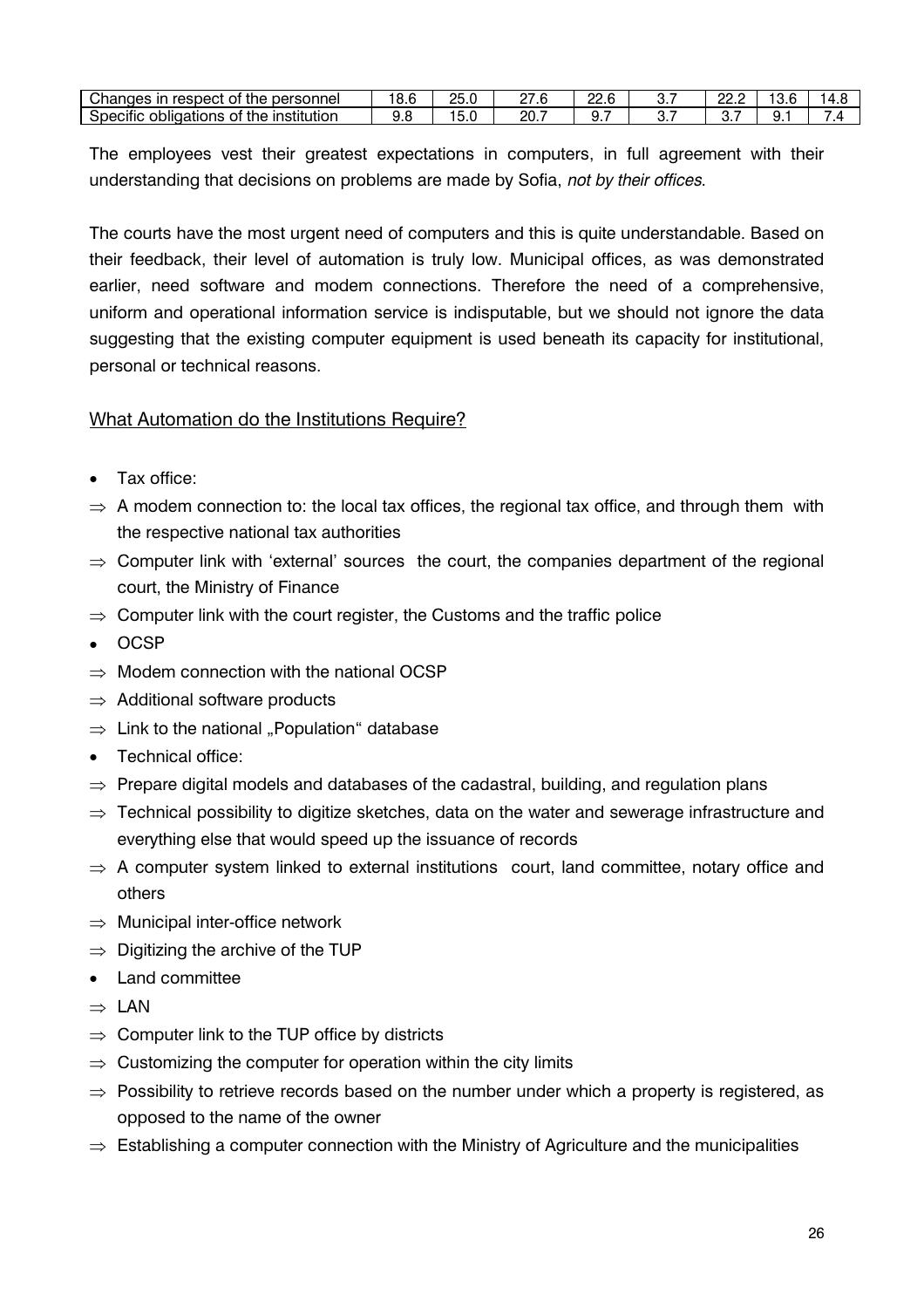- $\Rightarrow$  A network linking the land committee, the technical office, the State Properties (District administration), the Ministry of Agriculture, the Sofia municipality, the Sofia district court and the notary office
- District court
- $\Rightarrow$  LAN, connecting the file-keeping department, the civil and criminal cases, and the bookings office (which registers all transactions resulting in disposal of real estate, such as sale, partitioning, donation, barter, all encumbrances on real estate, and any claims the citizens want to file translator's note)
- $\Rightarrow$  A computer system of a local and national scope
- $\Rightarrow$  Automation of file-keeping procedures
- Notary office
- $\Rightarrow$  LAN connecting the central notary office with the notaries
- $\Rightarrow$  LAN within the court
- $\Rightarrow$  Link to the OCSP
- $\Rightarrow$  Link to a tax office to exchange information on transactions resulting in disposal of real estate and their declaration
- $\Rightarrow$  Putting into computer programs of the entire body of data for the current and previous years
- $\Rightarrow$  Keeping registers by property and not by name of the owner
- Regional court
- $\Rightarrow$  Local and inter-institutional network: court, Ministry of Interior, Prosecution, National **Investigation Office**
- $\Rightarrow$  Establishing a connection between the computer system of the city, and the regional and national court alphabetical register
- $\Rightarrow$  Links to the Ministry of Justice and the Ministry of Finance
- $\Rightarrow$  Customized software for "File-keeping for Corporations" and "File-keeping for the Courts"

The truth is that although computer equipment could relieve the work of the file-keepers, render customer service easier in an indirect way. That is why, from the public perspective, more valuable are those institutional changes and innovations, which although rarely pointed out by the employees themselves, help the citizens directly.

#### Proposals to this effect are voiced in the following citations: **INSTITUTIONAL CHANGES**

- Create an information service to direct the citizens to the respective departments of the local tax offices - Rousse
- Open an information desk Blagoevgrad

#### **FORMS and MANUALS**

• In a time of campaign, issue brochures focusing on the particular type of legislation, and on the deadlines and obligations it sets - Plovdiv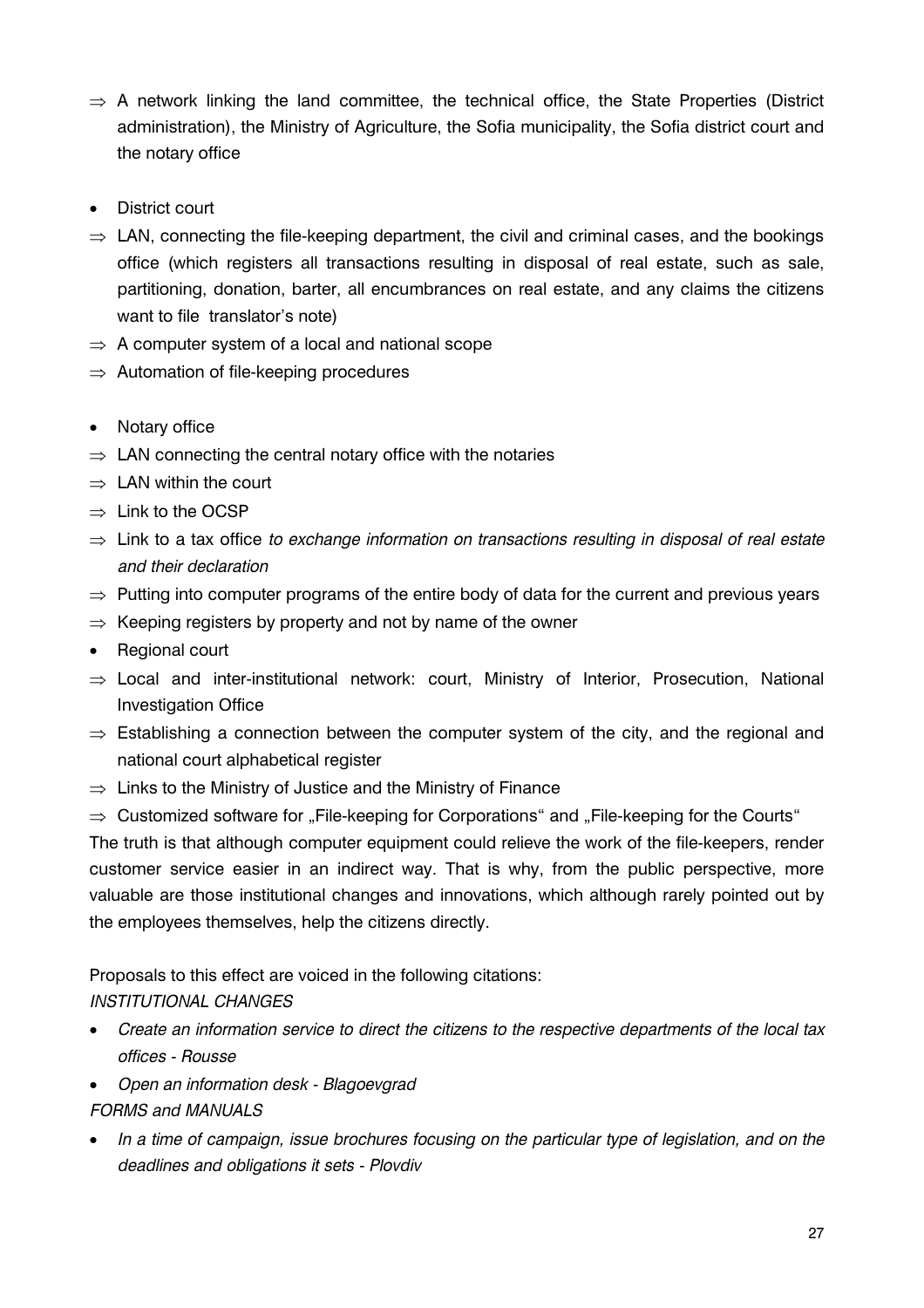- Issue special brochures informing the public on its rights and obligations connected to the pending entry into force of the Tax Procedures Code - Silistra **MEDIA COVERAGE**
- Notify the public through the media about deadlines set by and changes made to the tax legislation - Bourgas
- Publish more numerous commentaries in the press and broadcasting media on tax requirements and laws - Smolyan
- Dedicate TV time on explanations about the new passports and tax registration. We don't resolve property issues (disputes about ownership). We abide by certain laws - Kyustendil

# A NEW INFORMATION BOARD

- Install electronic info boards in the tax offices Plovdiv
- Prepare boards, directories containing specimens of documents, application forms, and declarations - Blagoevgrad

CHANGES IN RESPECT OF THE STAFF

- Increase staff numbers; specify individual duties; improve working conditions; adjust salaries to normal - Bourgas
- Improve working conditions in the department Sofia. 'Studentska' municipality
- Competent employees Shumen
- Staff quality need of new and trained staff, appropriate software, new investment Haskovo

#### **SPECIFIC OBLIGATIONS OF THE INSITUTION**

• Elaborate more efficient tax laws that would facilitate, not encumber the work - Pleven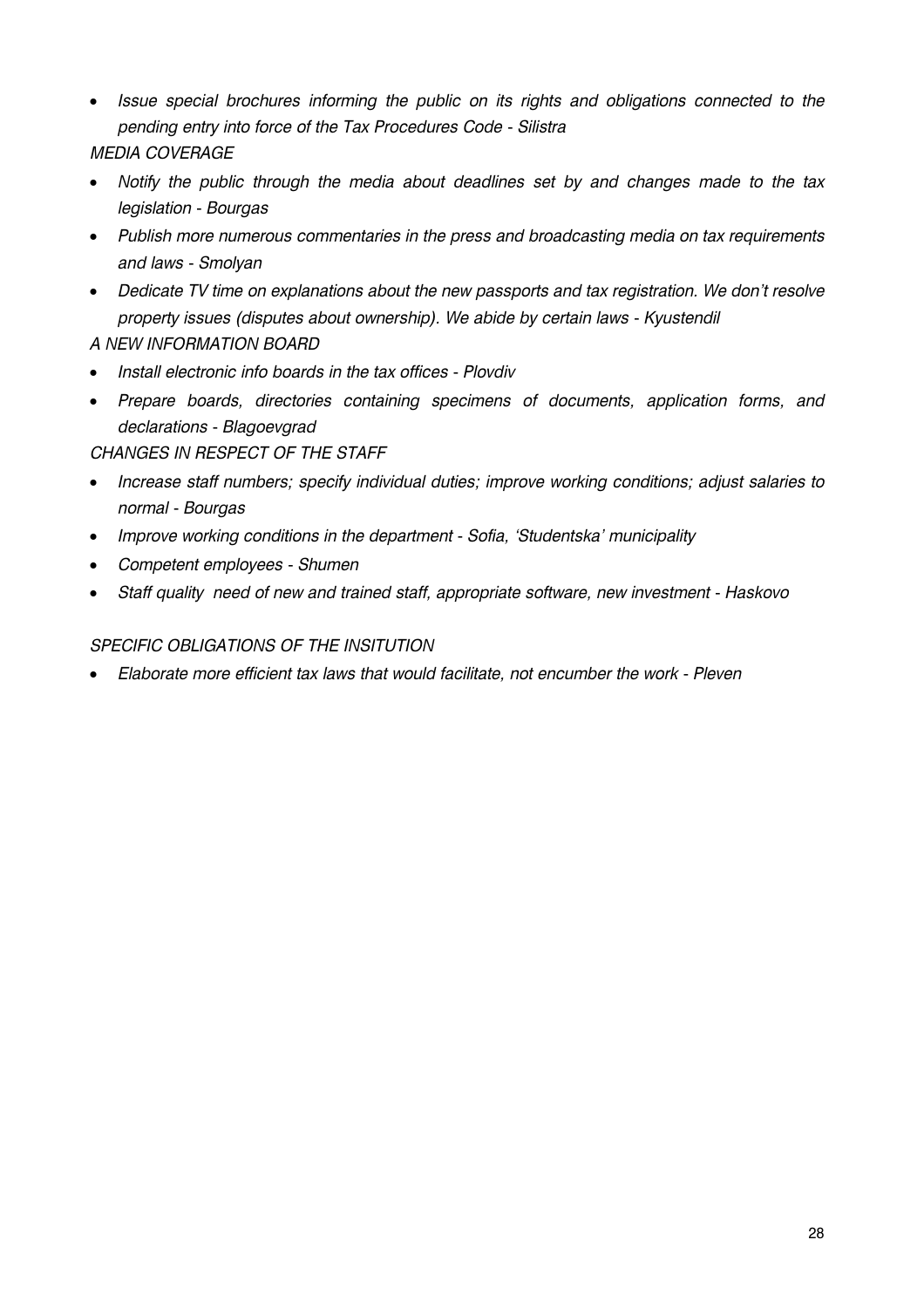# II.5. The Most Essential Information Citizens Should Know According to the **Institutions**

Below is a list of the key information file-keepers working at the various offices believe that the citizens should know, in order to quickly obtain the records they seek:

#### Tax office

- Know the standard public registry number of the individual or precise registration of the company and its scope of activity
- Carry a passport or ownership documents, provided the record is about property
- Keep track of the deadlines for filing a declaration for the various types of taxes, and for paying the tax

# **OCSP**

- Know the year of the event (birth, marriage, death)
- Know the institution that issued the original document, rather than seek information based on the address registration of the person, e.g.: a birth certificate may have been issued by an office of a municipality the individual is not currently residing in.
- Bring documents on the civil status: e.g.:1. An ID card 2. A birth certificate, if the person was born in another place 3. A marriage certificate, if the marriage was held in a different place 4. A death certificate 5. A court ruling on divorce, name change, child adoption 6. A presidential decree awarding or withdrawing Bulgarian citizenship
- If an individual seeks information on the status of a correspondence, they need to know the reference number of the correspondence or the name of the person that filed the application and what it is about
- Keep the reference number of the application
- Maintain a personal filing system

#### **Technical office**

- Know the reference number of the application assigned to it on its submission (locally known as 'incoming reference number' - translator's note)
- Indicate accurately in the application the name of the person filing it, their address, telephone, heirs, etc.
- Bring an ownership document and all of the sketches of the real estate, issued over the vears
- Know what the requisite documents are and have them ready in advance, e.g. documents on ownership, on the neighbor's consent, partitioning protocols

#### Land committee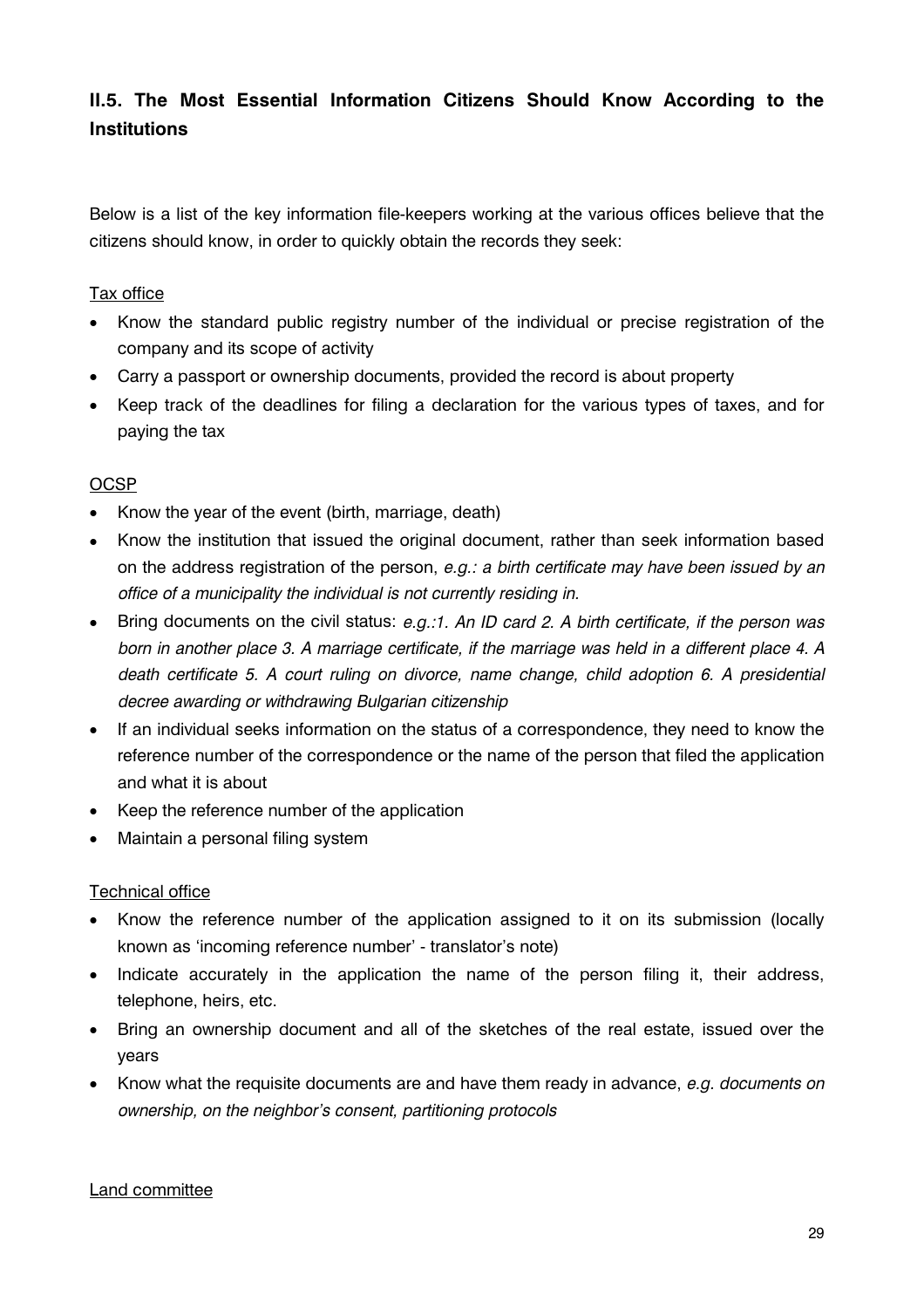- Know what role the municipal office on agriculture and the land committee play
- Know the reference number, the claimant, and the owner, indicated in the documents constituting the correspondence
- Owners with a right to have their ownership restored or testators should know: the incoming reference number of the application; the reference number of the correspondence; the zemlishte (used in Bulgarian urban planning as a collective term for all of the land, forests and lakes that fall within the boundaries of a town or village translator's note), which the application concerns, and the time frame within which they could react to an announcement in the Official Journal on the preparation of the stages for making land division plans
- Know the exact name of the testator
- The heirs should coordinate their actions on any given issue in advance
- Whenever a sale is involved, the applicants should bring a valid sketch of the property, the papers indicating the zemlishte it is in, the number under which it features in the cadastre or at least the owner's three names (Bulgarian practices require that the documents individuals fill out should feature their first, father's and family name - translator's note)
- Every document a citizen encloses to a correspondence should be registered at the filekeeping department under an incoming reference number, which the citizen should keep if he/she has to refer to it
- Bring along identity documents
- Keep and bring along when making a request for a record, any documents they have received from the land committee

#### District court

- Know the case number and which panel of judges has been appointed to hear the case
- Know which judge has been appointed to report on the case
- Know the name of the claimant in a civil rights case
- For private cases: know the name of the judge appointed to report on the case, and the plaintiff's name; for criminal cases know who the accused person is
- Know the date for which the case has been scheduled, so as to be able to go straight to the attorney's room
- Know the progress of the case
- Know the year in which the case was lodged
- Know when the last session took place
- Know which court the case was filed with (which town)
- For a citizen to be serviced, he/she should be a party to the case, and file an application
- Know the date of the summons
- Bring along the writs of summons and notices on case rulings. For every service the citizens should fill out an application or certificate
- Give an accurate address registration so as to avoid recording at the file-keeping department of incorrect data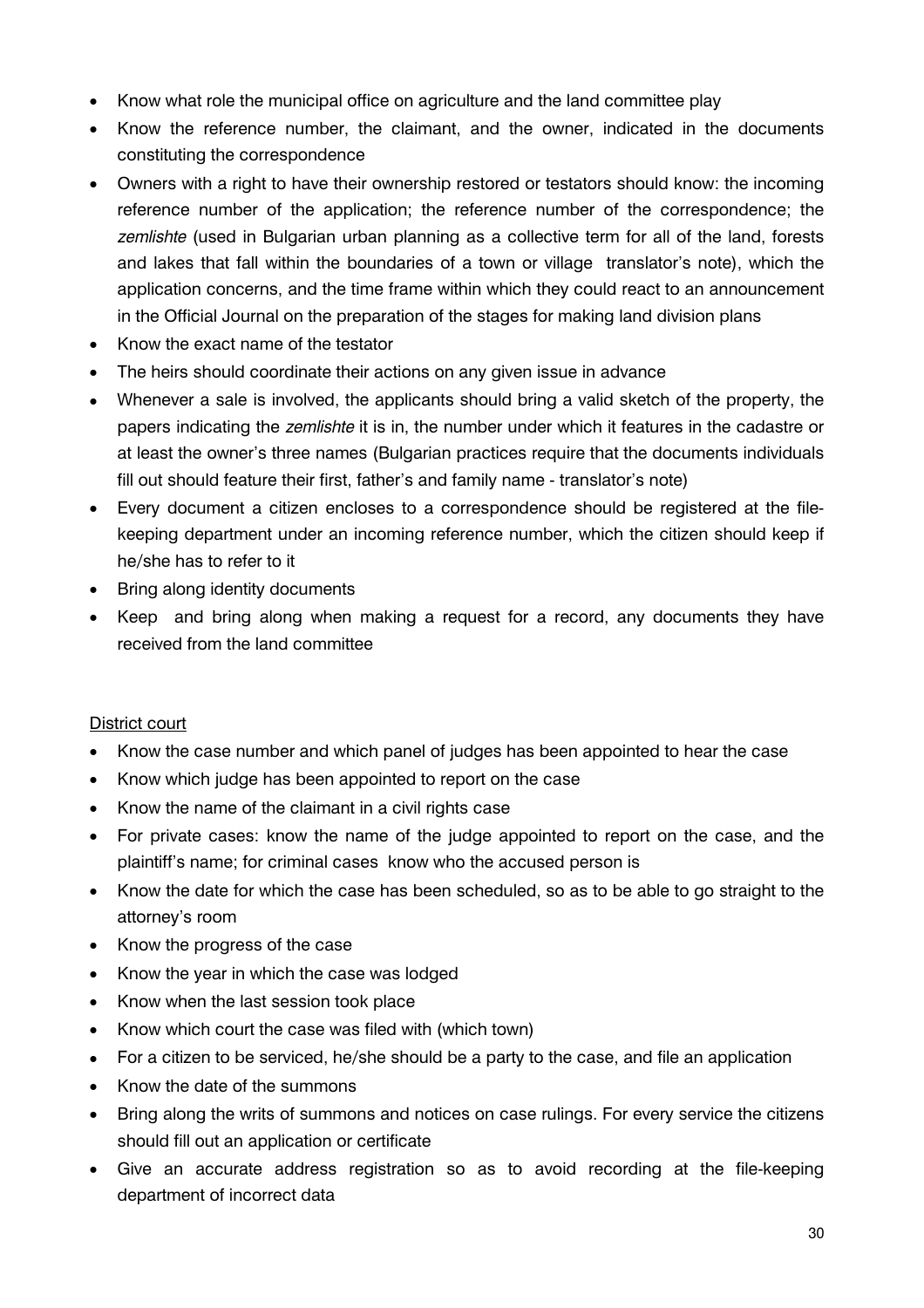#### Notary office

- Know the number, volume, and type of document which is being sought
- Know the three names and standard public registry number of the individual/ name of the legal person, when making an inquiry about them or when inquiring about them particularly as parties to a transaction
- Know the location of the property
- Know if the property is urban or rural
- Know which point in time the record addresses (the exact or approximate year)
- Know the date and year in which the document was verified/ year in which the transaction was performed
- Know the type of transaction
- When requesting a particular record, certificate or transcript, enclose the originals and copies of the documents about which the record is made.

#### Regional court

- Know whether the case is civil, administrative or criminal. What is the case about; who are the claimant and complainant
- Know the number of the case/the number of the company case and the year in which the company was registered);
- Know if and when a date has been designated for the case; what stage is it in
- Know which panel of judges has been appointed to hear the case
- Know the exact name of the company
- Know which court the case was filed with
- Know who the parties to the case are
- Bring the documents relevant to the case, based on which the individuals were summoned to appear in court
- Bring their summons

#### **II.6. Best Practices**

Not all surveyed offices gave only a negative feedback. Here are some positive practices the employees shared with us:

Citations:

- Tax office: Everything necessary has been done. We have very good working conditions. We have a customer information desk in the reception. The process is automated. Our staff is qualified. A specially designated board offers information to the citizens - Razgrad
- OCSP: An information service center was created, providing comprehensive information about the OCSP services - Blagoevgrad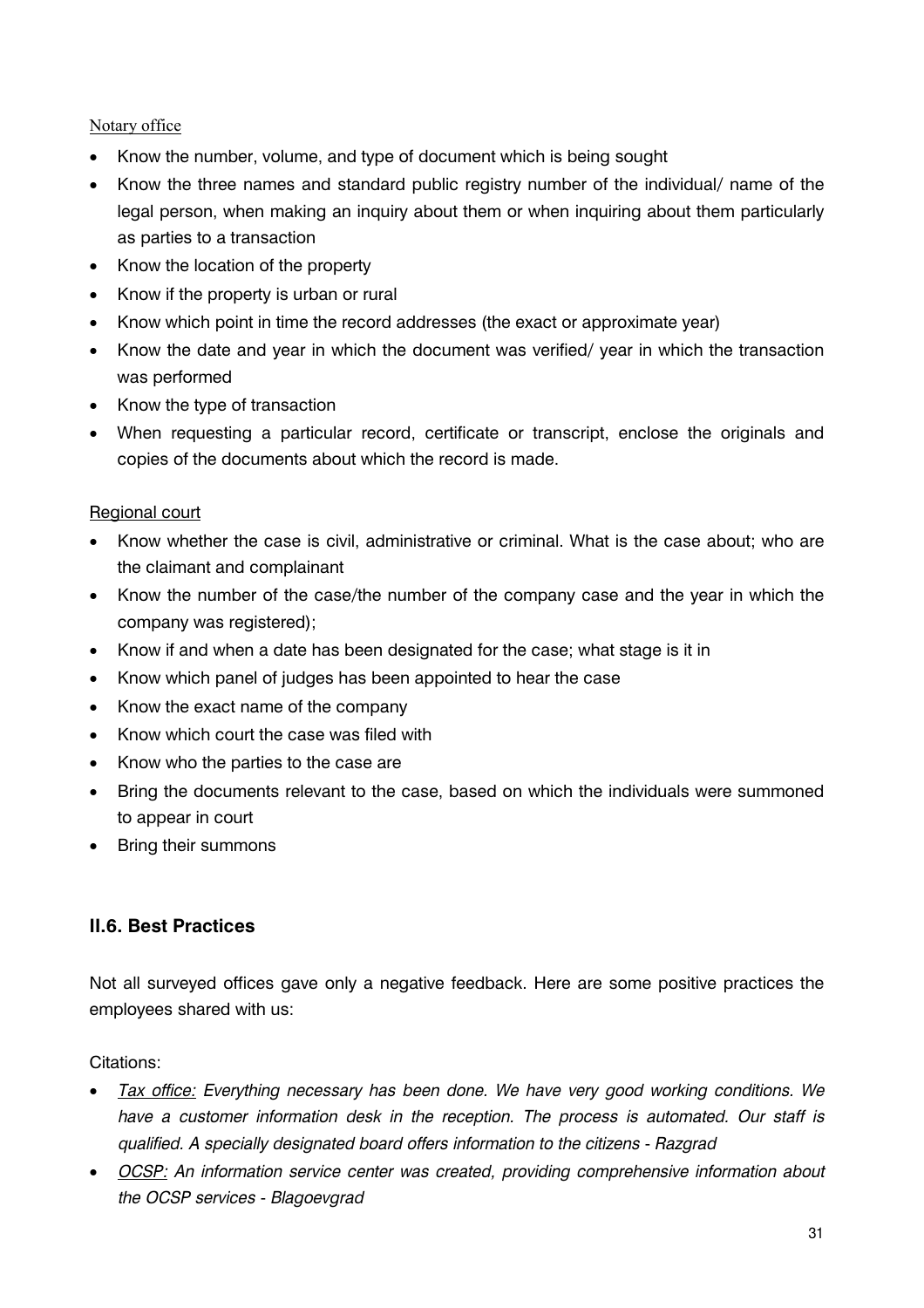- Technical office: We have created a system, called SATO, which offers a detailed account of the administrative and technical services we provide, and identifies the documents we require and the deadlines for their submission. It is up to the citizens to make efficient use of this system Blagoevgrad; A new arrangement foresees relocating a part of the office to the ground floor to facilitate citizen access, as the citizens do not always need direct contact with the relevant employees. We will prepare a nomenclature of the services so that citizens know what we offer Pazardjik
- Land committee: Citizens don't need to know anything in advance, they simply make their request and get the record or service they need. Nothing special is needed - Shumen; I have no recommendations, as the land committee is a well-organized structure. We accept citizens at any time, even outside visiting hours Sofia. Ovcha kupel municipality: the Silistra land committee is serviced by Imko - 3 and receives its instructions from the General Planning and Development Directorate at the Ministry of Agriculture. Nevertheless, a specialized software needs to be installed - Silistra
- District court: A room should be allocated to citizens to enable them to read case files and documents a proposal made by Gabrovo
- Regional court: We have a special program that facilitates our work Smolyan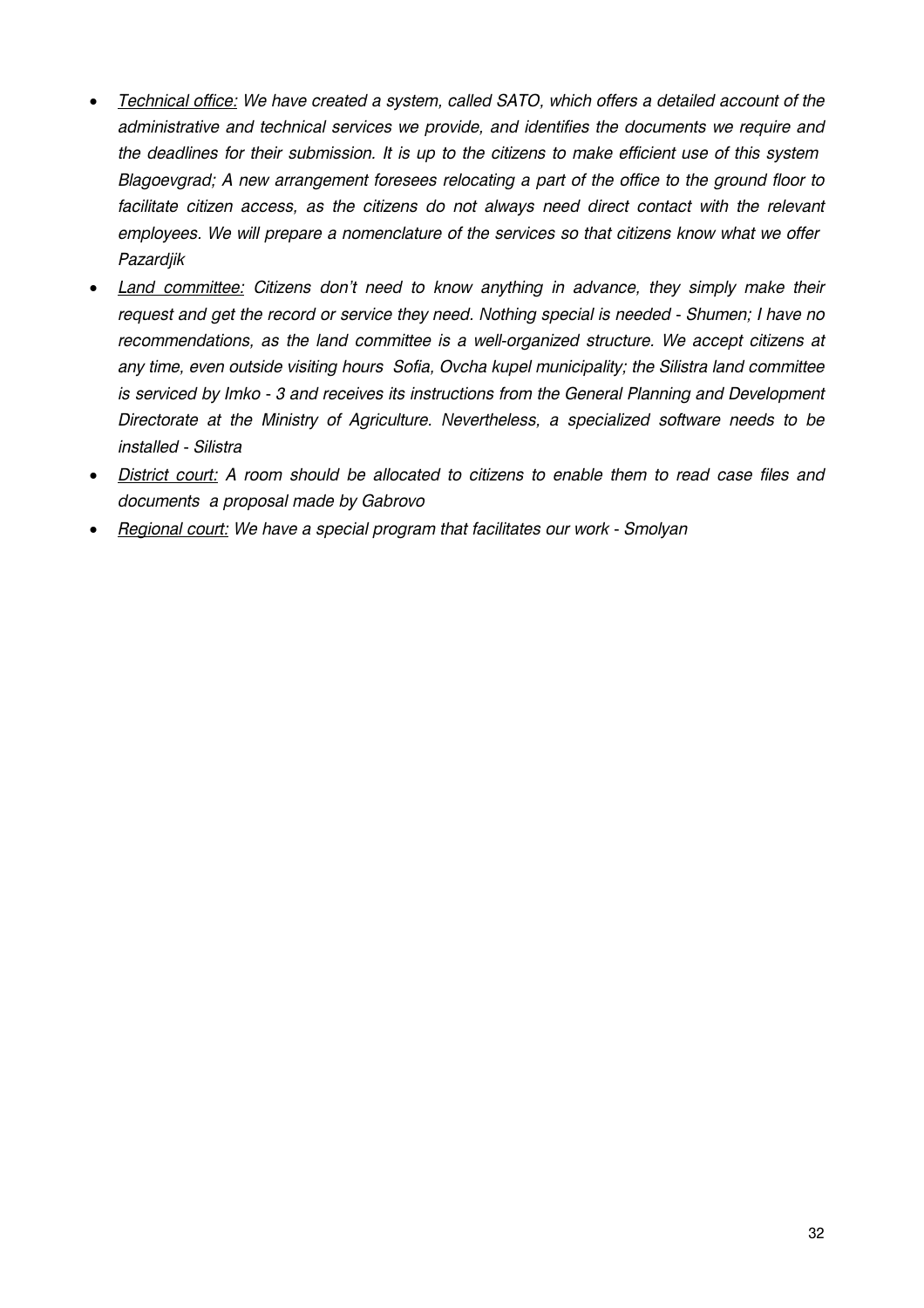# **Summary**

# 1 Records

- $\bullet$  OCSP
- $\Rightarrow$  The OCSP is the most frequently visited municipal office
- $\Rightarrow$  The records most frequently requested of the OCSP concern the civil status of individuals and the heirs certificate
- $\Rightarrow$  Requests for the heirs certificate are the most frequent and the slowest to produce a record for, the employees report.
- Tax office
- $\Rightarrow$  Half of the records produced are about real estate liabilities.
- $\Rightarrow$  Requests for tax appraisal of real estate are among the most frequent and the slowest to produce a record for.
- Technical office
- $\Rightarrow$  The most frequent requests are about the issuance of a sketch for real estate
- $\Rightarrow$  The citizens confuse the records about the TUP with those about the cadastre
- $\Rightarrow$  TUP-related records are frequently sought and slow to produce
- $\Rightarrow$  Requests in connection to sketches are frequent, and the records are quickly produced
- Land committee
- $\Rightarrow$  Land committee decisions are most frequently inquired about, probably as a way to attest low financial status before the social assistance authorities
- $\Rightarrow$  The quickest and often requested record the land committees produce involves information about transactions in and ownership of farmland
- District court
- $\Rightarrow$  The most frequent requests involve the status of court cases
- $\Rightarrow$  The records smaller district centers issue are more frequently of an administrative nature
- $\Rightarrow$  Requests for case status, which are the most frequently made, are also those to which district courts respond the fastest.
- Notary office
- $\Rightarrow$  File-keepers and citizens are unanimous that the records most frequently sought are about encumbrances, ownership rights and transcripts of notarial acts.
- $\Rightarrow$  Records about information contained in the dossiers of construction companies are rare, yet take little time to produce, a fact that discloses the need to publicize them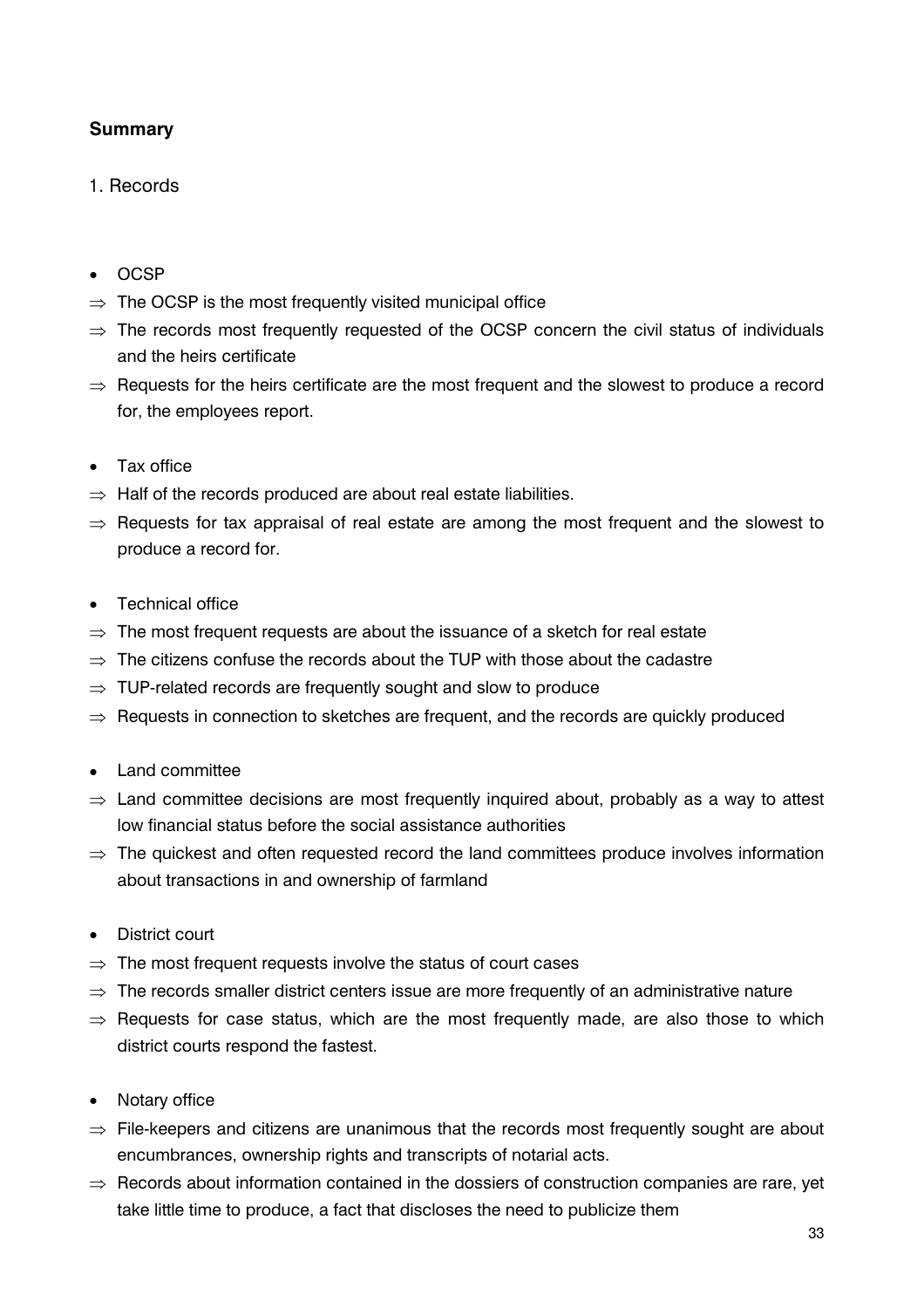- $\Rightarrow$  File-keepers issue records on the fees and their payment, which could mean that the citizens have no way of learning this on their own
- $\Rightarrow$  Requests for encumbrances and transcripts of notarial acts are the most frequently requested and the slowest to produce, the employees report.
- Regional court
- $\Rightarrow$  The most frequently issued records that the general file-keeping department of the regional courts produces coincide with those of the district courts
- $\Rightarrow$  The records most frequently produced by these institutions are about the status of cases. while the most infrequent records are about the appointment of court witnesses and checks in the archives.
- The file-keepers a different number of the records they issue than their immediate management. This suggests a lack of internal information, without which the institutions could hardly budget their expenses and place proper demands before their superior administrators
- Citizens and employees speak in a different language. The existing terminological disparities suggest that the citizens talk about what they need, while the employees' concern is where to look for the requested information.
- 2. State of the Institutions

#### **Automation**

- $\Rightarrow$  Nearly 73% of the offices are automated, yet the lack of specialized software renders about 1/3 of them incapable of producing automated records
- $\Rightarrow$  The OCSPs and the land committees are the most highly automated
- $\Rightarrow$  The existing data speak of ineffective computer equipment use owing to institutional, personal and technical reasons.

#### Public recognition and time expended

- $\Rightarrow$  On the whole the citizens know what records the individual institutions produce
- $\Rightarrow$  The records of the land committees, technical and notary offices do not need a lot of publicity
- $\Rightarrow$  The least public recognition exists for the records of the tax offices and OCSPs from among the studied institutions. This fact is highly significant, as requests from these institutions are among the most frequent
- $\Rightarrow$  A record takes an average of 2-3 visits to obtain, each lasting about half an hour
- $\Rightarrow$  The time spent on single time visits is relatively big in the tax offices, whereas the courts and the technical offices require a greater number of visits.

#### **Service quality**